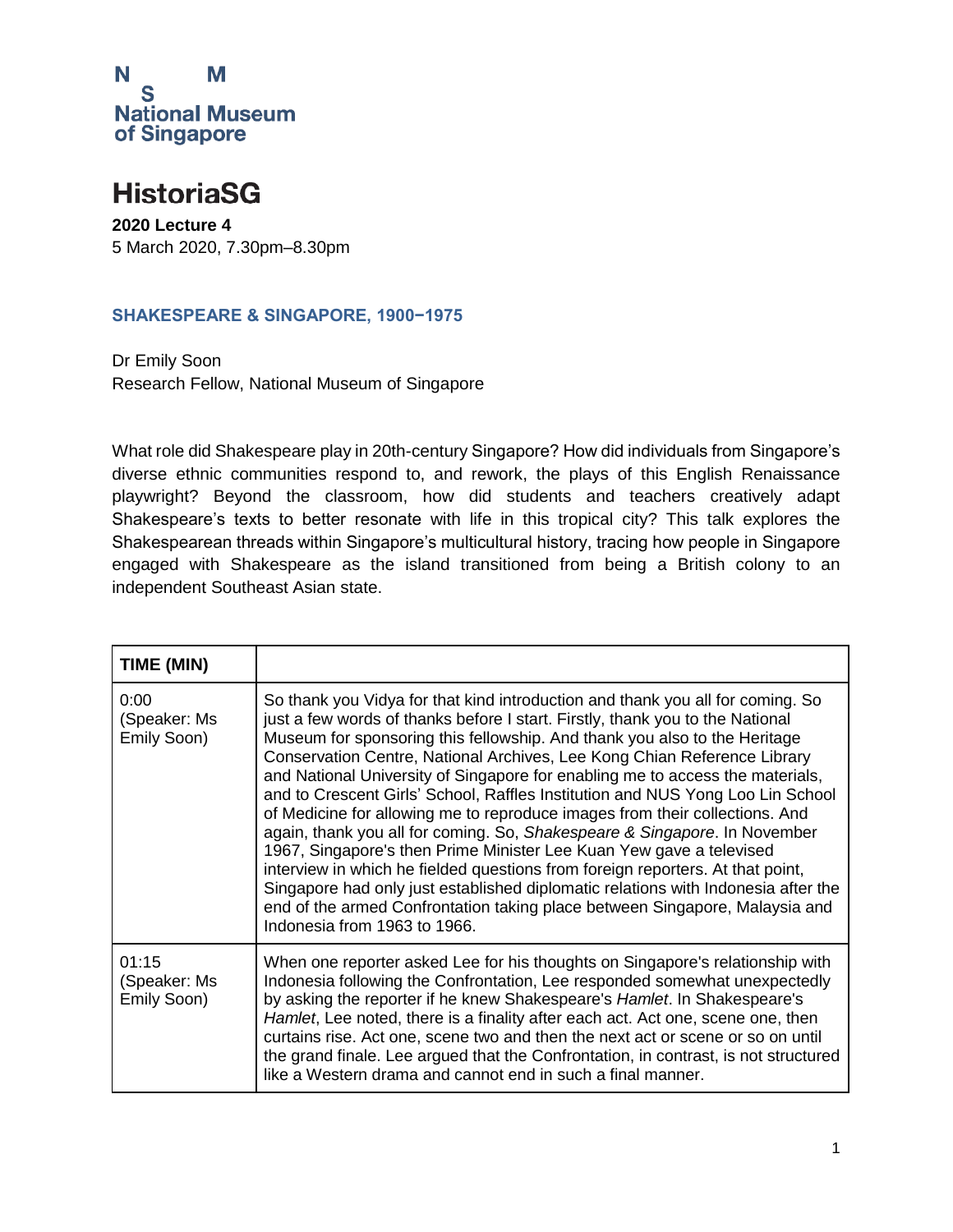| 01:41<br>(Speaker: Ms<br>Emily Soon) | Lee observed that the traditional Indonesian shadow puppet – or wayang kulit –<br>performances are very different to Western plays. In a similar way, Lee implied,<br>Singapore's ongoing drama with our southern neighbour will continue to evolve<br>in ways that Western observers may not expect. Lee then went on to provide a<br>more substantive analysis of the current state of Singapore's relationship with<br>Indonesia - I think, to the great relief of the reporter. His opening allusion to<br>Hamlet, however, did more than just buy him think time. For a start, it<br>emphasised to the international media that this leader of a young Asian nation<br>was well schooled in both Western and Eastern culture.                                                                                                                                                                                                                                                                                                                                                                             |
|--------------------------------------|----------------------------------------------------------------------------------------------------------------------------------------------------------------------------------------------------------------------------------------------------------------------------------------------------------------------------------------------------------------------------------------------------------------------------------------------------------------------------------------------------------------------------------------------------------------------------------------------------------------------------------------------------------------------------------------------------------------------------------------------------------------------------------------------------------------------------------------------------------------------------------------------------------------------------------------------------------------------------------------------------------------------------------------------------------------------------------------------------------------|
| 02:16<br>(Speaker: Ms<br>Emily Soon) | The comparison also subtly puts the reporter in his place by insinuating that the<br>Western cultural and diplomatic norms the reporter is familiar with do not apply<br>in this part of the world. Lee implies that he $-$ and not foreign observers $-$ are<br>best placed to comment on - and manage - local affairs. Lee's response is<br>thus quite a dexterous one that serves his political agenda well. He is not the<br>only Singaporean to use this knowledge of Shakespeare to good effect.<br>Looking back over Singapore's archives, we can find a wide range of public<br>figures employing Shakespeare to articulate their views about issues relevant to<br>this nation.                                                                                                                                                                                                                                                                                                                                                                                                                       |
| 02:52<br>(Speaker: Ms<br>Emily Soon) | So for instance, in 1972, when Parliament was debating how to develop the<br>Singapore Armed Forces, then Member of Parliament Joseph Conceicao<br>outlined his vision for the ideal SAF officer via quoting a line from<br>Shakespeare's Henry V which, when paraphrased, said "nothing so becomes a<br>man as quietness and humility, though in war he should be like a tiger."                                                                                                                                                                                                                                                                                                                                                                                                                                                                                                                                                                                                                                                                                                                              |
| 03:14<br>(Speaker: Ms<br>Emily Soon) | The next year, when speaking to students at Swiss Cottage Secondary School,<br>then Minister for Law and National Development E. W. Barker used<br>Shakespeare's tragedy Othello to warn students of the need to make wise life<br>decisions. Singapore Airlines also featured Shakespearean quotes in their<br>advertising campaigns in the early 1970s and references to Shakespeare recur<br>across the local press.                                                                                                                                                                                                                                                                                                                                                                                                                                                                                                                                                                                                                                                                                        |
| 03:38<br>(Speaker: Ms<br>Emily Soon) | So, for instance, when describing the Singapore River prior to its clean-up in<br>the late 1970s, a local reporter adapted Lady Macbeth in Shakespeare's play.<br>The tragic heroine, unable to rid herself of the guilt she felt over murdering King<br>Duncan, imagined that her hairs were perpetually reeking with the stench of<br>blood. So where Lady Macbeth had lamented famously that all the perfumes of<br>Arabia cannot sweeten her little hand, the Singapore Free Press decided to<br>write that, as Shakespeare almost wrote, "All the perfumes of Arabia will not<br>sweeten this little river." As these examples suggest, English-educated<br>Singaporeans knew their Shakespeare and they knew him well. The frequency<br>with which Singapore's public figures and the press alluded to Shakespeare in<br>the mid-20th century may initially strike one as somewhat unexpected. After all,<br>the early to mid-20th century Singapore is often perceived to be a survival-<br>driven society in which, to quote Lee Kuan Yew again, "Poetry is," I quote, "a<br>luxury we cannot afford." |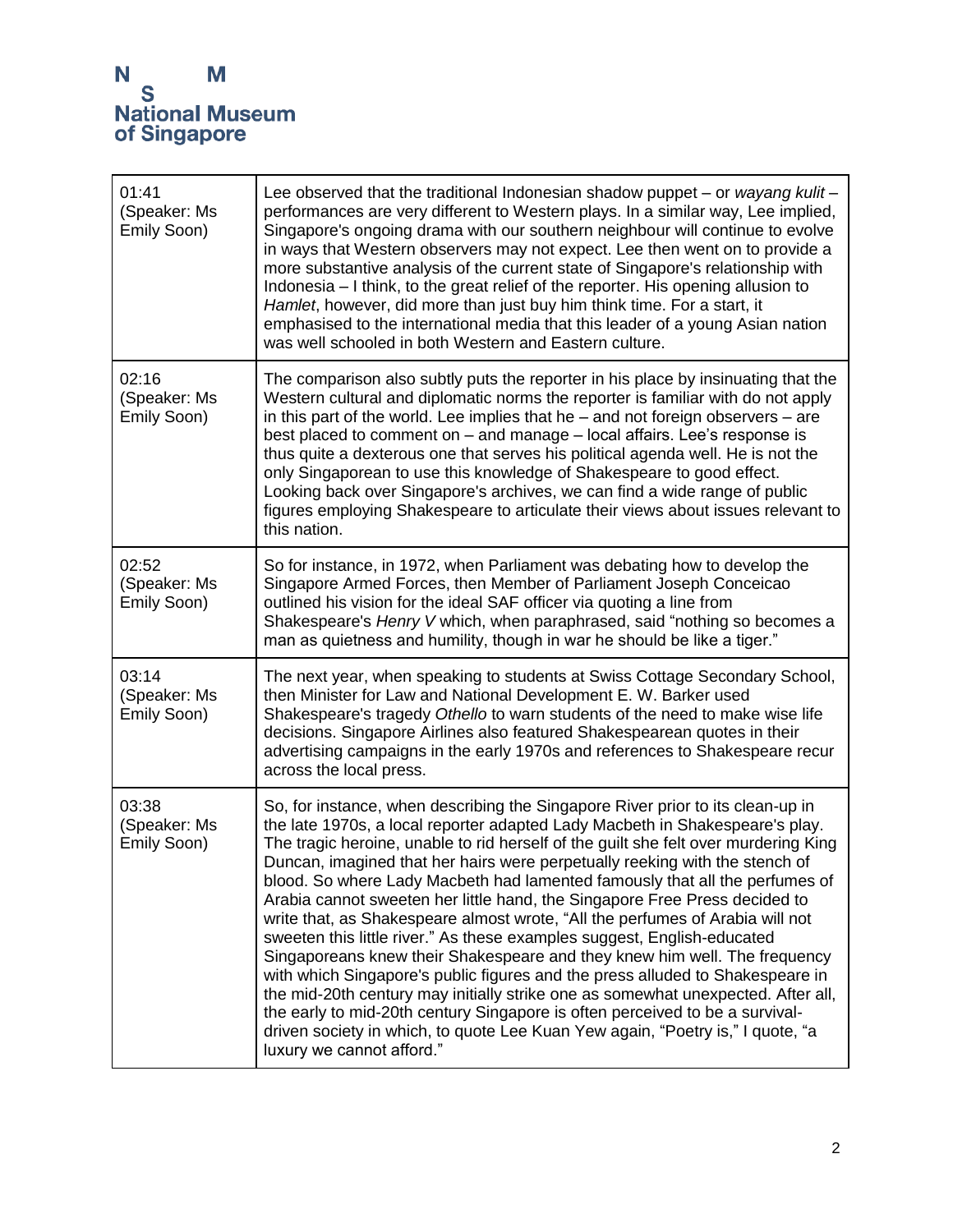| 04:39<br>(Speaker: Ms<br>Emily Soon) | While there is growing interest in contemporary 21st-century Asian<br>Shakespeare, as exemplified by productions such as Ong Keng Sen's<br>Desdemona held in the year 2000, and the scholarship and teaching promoted<br>by the Asian Shakespeare Intercultural Archive, there has been relatively less<br>attention paid to Singapore's literary history in the early 20th century.                                                                                                                                                                                                                                                                                                                                                                                                                                                                                                                                                                                                                                                                                                                                                                                                                                                                                                                                                                                                                                                                                                                                                                                                                                                                                                                                                                                                                                                                                                                         |
|--------------------------------------|--------------------------------------------------------------------------------------------------------------------------------------------------------------------------------------------------------------------------------------------------------------------------------------------------------------------------------------------------------------------------------------------------------------------------------------------------------------------------------------------------------------------------------------------------------------------------------------------------------------------------------------------------------------------------------------------------------------------------------------------------------------------------------------------------------------------------------------------------------------------------------------------------------------------------------------------------------------------------------------------------------------------------------------------------------------------------------------------------------------------------------------------------------------------------------------------------------------------------------------------------------------------------------------------------------------------------------------------------------------------------------------------------------------------------------------------------------------------------------------------------------------------------------------------------------------------------------------------------------------------------------------------------------------------------------------------------------------------------------------------------------------------------------------------------------------------------------------------------------------------------------------------------------------|
| 04:56<br>(Speaker: Ms<br>Emily Soon) | In this talk, I then seek to draw attention to some of the Shakespearean threads<br>woven into 20th-century Singapore's national fabric, exploring how individuals<br>from Singapore's diverse ethnic communities engaged with Shakespeare as<br>this nation transitioned from being a British colony to an independent Southeast<br>Asian state. So I begin with an overview of Shakespeare's plays in the English-<br>medium school system, exploring how and why Shakespeare was taught over<br>the years and using the museum's collection of textbooks to help illustrate this.<br>Next, I look at school performances of Shakespeare to get a sense of how<br>students and teachers adapted Shakespeare's text to better resonate with life in<br>this Asian city. I then turn to consider how individuals from the Malay-, Chinese-<br>and Tamil-speaking communities engaged with this playwright, before<br>concluding by looking at Shakespeare's role in the development of Singapore<br>literature.                                                                                                                                                                                                                                                                                                                                                                                                                                                                                                                                                                                                                                                                                                                                                                                                                                                                                              |
| 05:46<br>(Speaker: Ms<br>Emily Soon) | So first, Shakespeare in English schools. In the absence of a professional<br>English theatre scene, the main place young people in early 20th-century<br>Singapore could encounter Shakespeare's plays in English was within the<br>colonial classroom. These English-medium schools, such as St. Joseph's<br>Institution shown here, educated a limited number of students and were run<br>either by the British government or private – often faith-based – organisations,<br>as with St. Joseph's. These schools typically recruited students from across<br>Singapore's diverse ethnic communities and thus provided an important<br>platform for interracial mingling during this era. As with other British colonies,<br>English schools in Singapore existed for a combination of pragmatic and<br>ideological reasons. In practical terms, these schools equipped locals to fulfil<br>the administrative needs of government and business. Ideologically, these<br>institutions enabled the British to create a community familiar with, respectful of,<br>and loyal to the British empire, at least in theory. And Shakespeare was used to<br>address both these educational aims. Firstly, studying Shakespeare was<br>believed to enhance students' spoken and written English. In 1902, St. Joseph's<br>Institution - which was then operating at Bras Basah Road in buildings which<br>now form the Singapore Art Museum - decided to, and I quote, "improve upon<br>their commercial curriculum". They did so by adding a Shakespeare course<br>which the principal believed would, and I quote, "greatly improve the boys'<br>English". The commercial class was a stream designed to equip youths for<br>administrative employment and the inclusion of a Shakespeare course<br>suggests that the subject was similarly deemed to be useful in preparing<br>students for the working world. |
| 07:24<br>(Speaker: Ms<br>Emily Soon) | So this textbook in the museum's collection, Book 3 of the New Method<br>Malayan Readers series, gives us a sense of how Shakespeare could be used<br>to aid language learning. Published in the 1940s, this reader features a prose<br>version of the tale of Oberon and Titania, the fairies from Shakespeare's A<br>Midsummer Night's Dream. So the idea is that the class reads the story,                                                                                                                                                                                                                                                                                                                                                                                                                                                                                                                                                                                                                                                                                                                                                                                                                                                                                                                                                                                                                                                                                                                                                                                                                                                                                                                                                                                                                                                                                                               |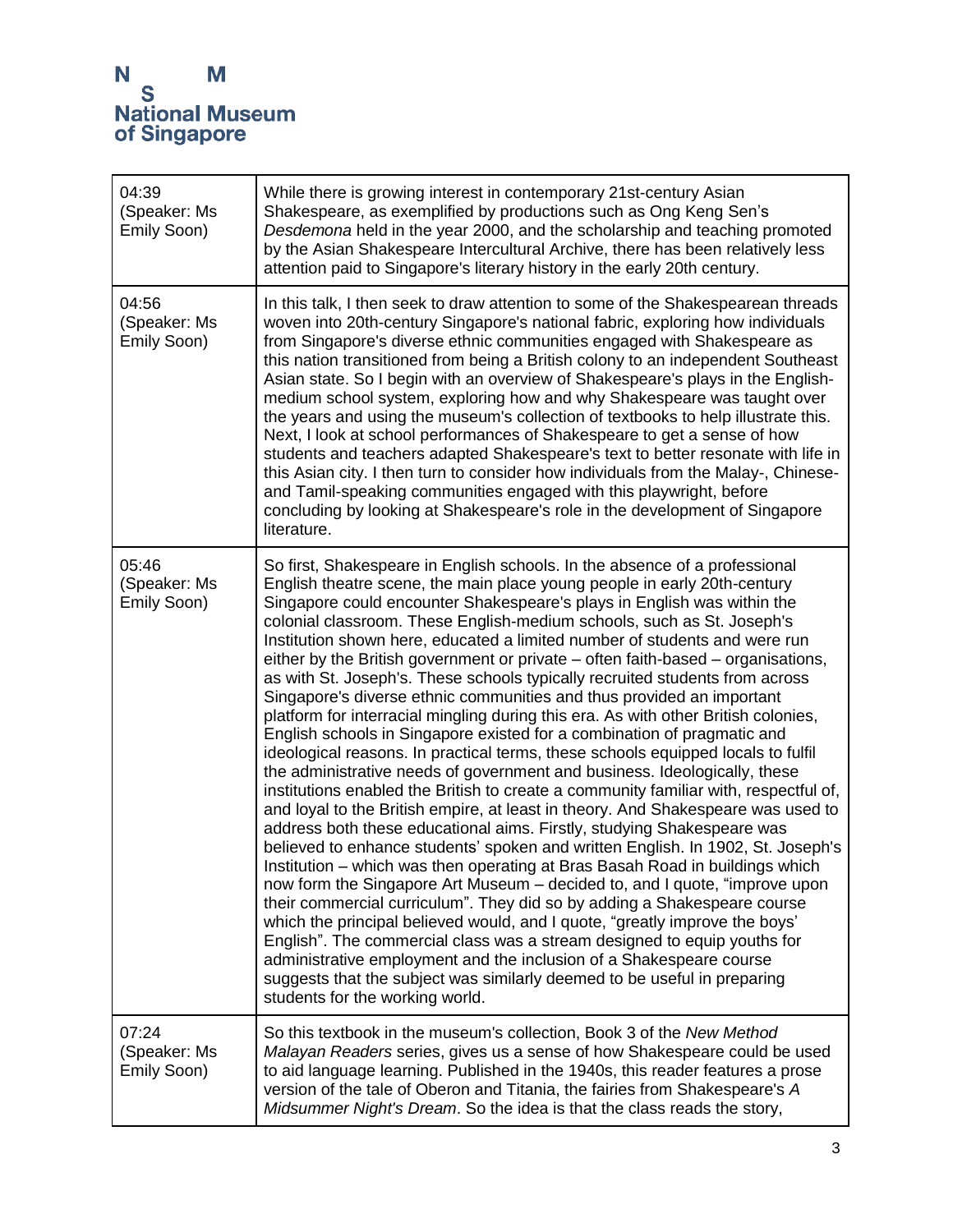|                                      | paragraph by paragraph, and learns vocabulary items that were given at the<br>top. In this case, "Fair Hair Servant" and the phrase "Laughs at" from context.<br>Within the story itself, as you can see, the vocabulary items are placed in bold<br>to help students identify them. So in addition to helping improve students'<br>English, Shakespeare was also used to help foster a sense of belonging to the<br>British Empire in the early 20th century. But the British valorised Shakespeare<br>as a national hero and this playwright featured strongly in the British quest to<br>inculcate patriotism domestically and across the empire, including in Singapore.                                                                                                                                                                                                                                                                                                                                                                                                                                                                                                                                                                                                                                                                                                                                                                                                                                                                                                                                                                                                                                                                                                                                                                                                                                                                                                                                                                                                                                                                                                                                                                                                                                                                                                                                                                                                                                                          |
|--------------------------------------|---------------------------------------------------------------------------------------------------------------------------------------------------------------------------------------------------------------------------------------------------------------------------------------------------------------------------------------------------------------------------------------------------------------------------------------------------------------------------------------------------------------------------------------------------------------------------------------------------------------------------------------------------------------------------------------------------------------------------------------------------------------------------------------------------------------------------------------------------------------------------------------------------------------------------------------------------------------------------------------------------------------------------------------------------------------------------------------------------------------------------------------------------------------------------------------------------------------------------------------------------------------------------------------------------------------------------------------------------------------------------------------------------------------------------------------------------------------------------------------------------------------------------------------------------------------------------------------------------------------------------------------------------------------------------------------------------------------------------------------------------------------------------------------------------------------------------------------------------------------------------------------------------------------------------------------------------------------------------------------------------------------------------------------------------------------------------------------------------------------------------------------------------------------------------------------------------------------------------------------------------------------------------------------------------------------------------------------------------------------------------------------------------------------------------------------------------------------------------------------------------------------------------------------|
| 08:22<br>(Speaker: Ms<br>Emily Soon) | Another of the textbooks in the museum's collection, namely The Pupils' Class-<br>Book of English History, demonstrates how Shakespeare was used to advance<br>this patriotic agenda in class. So this particular book was owned by a student<br>named Tan Hock Leong, who was enrolled in the Mercantile Institution, a<br>private school in Queen Street in 1951. And you can see he's written his name<br>on the cover, so Tan Hock right there. And within this textbook, Shakespeare<br>is praised for being an exemplary patriot, a man who "was very proud of<br>England and showed the noble deeds of his native land in some of his plays".<br>Across the book, students are repeatedly asked to memorise Shakespearean<br>passages that celebrate Britain, such as these lines from Richard II, which<br>described the country as a "royal throne of kings, this scepter'd isle" et<br>cetera, et cetera. Yeah, so writing about the British, the English literature<br>curriculum at Raffles Institution (RI) in the 1930s, the critics Philip Holden and<br>Suzanne Choo have separately discerned the tendency for the subject to, in<br>Choo's phrase, "result in a colonisation of students' imaginations". Text such as<br>The Pupils' Class-Book of English History amply validate their conclusions,<br>demonstrating that the intention to use English education to shore up the British<br>Empire extended well beyond RI's literature classroom. Following Singapore's<br>attainment of self-government in 1959, the ideological objectives of English<br>education changed. Naturally, English schools no longer aimed to cultivate<br>allegiance to Britain. Nonetheless, for pragmatic reasons, Shakespeare<br>remained an important figure in English schools. The Cambridge School<br>Certificate exam, which was what the GCE and A- and O-Levels were then<br>known as, featured a compulsory Shakespeare section. The government had<br>chosen English as Singapore's lingua franca to enable its people to tap into<br>global economic and technological networks as well as to allow its multiethnic<br>population to communicate in a relatively neutral language. Conscious that<br>mastering the language could help their children get ahead in life, an ever-<br>increasing number of parents sent their offspring to English schools. As had<br>been the case in the colonial era, educators believed that studying English Lit.<br>would substantially help improve students' English language. |
| 10:29<br>(Speaker: Ms<br>Emily Soon) | So in 1969 to 1970, students from Queenstown Secondary (Technical) School<br>who were found to be very weak in English were asked to read literature<br>instead of science in order to give them more opportunities to use their<br>language. They were also given extra tuition in English Language and<br>Literature. English literature was deemed to be useful in its own right too, so<br>young people who wished to apply for a range of university scholarship and job<br>positions were often required to demonstrate that they had passed the subject<br>at School Certificate level. As Singapore's tertiary education sector was still<br>developing, the government invested heavily in scholarships to send young                                                                                                                                                                                                                                                                                                                                                                                                                                                                                                                                                                                                                                                                                                                                                                                                                                                                                                                                                                                                                                                                                                                                                                                                                                                                                                                                                                                                                                                                                                                                                                                                                                                                                                                                                                                                        |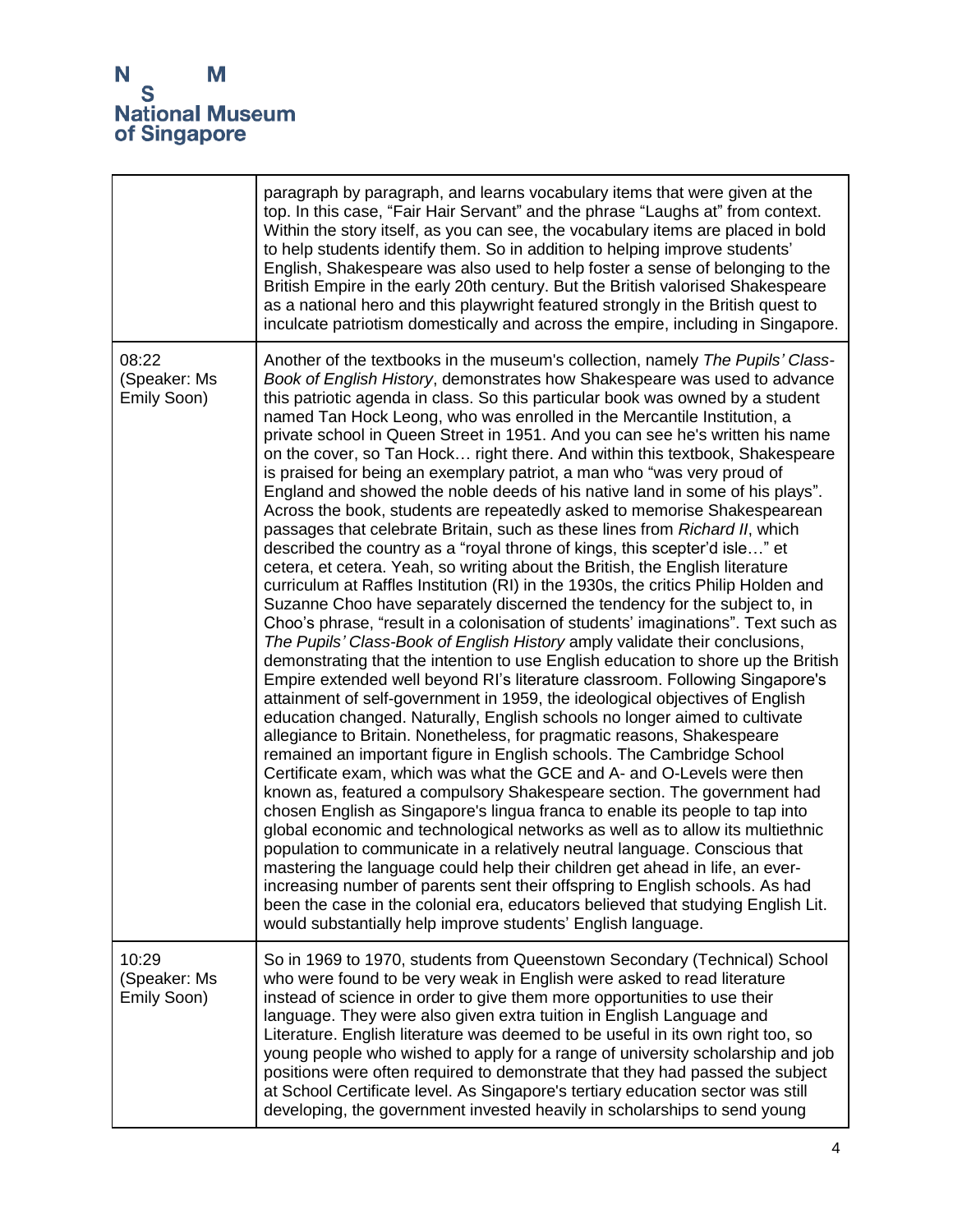Ē

|                                      | people abroad for specialised training. Scholarship candidates had to meet the<br>entry criteria set by anglophone universities, which often required a mastery of<br>English Lit. $-$ even for subjects that appear to have very little to do with it. So,<br>for instance, if in 1963, you wished to apply to study occupational therapy on a<br>government scholarship to New Zealand, you would need to have passed<br>English Literature at School Certificate level. You would get preference given to<br>you if you had also passed it at A-level. Young people who wanted to study<br>radiology in 1961 were likewise advised that they must possess a School<br>Certificate or equivalent pass in English Lit. Jobseekers hopeful of a position in<br>sales or book publishing were also required to prove that they had obtained a<br>credit in this exam. So given the practical value of passing literature, a range of<br>Shakespeare-related activities developed outside schools to help students<br>master this important yet challenging author. Chief among these was<br>Shakespeare Week in 1959, where schools and organisations collaborated to<br>put on a full week's worth of Shakespeare events. Across the 1950s to 70s,<br>there were also Shakespeare performances by amateur groups such as The<br>Stage Club. And over the decades, the club has done a lot to make<br>Shakespeare more accessible to schools. |
|--------------------------------------|----------------------------------------------------------------------------------------------------------------------------------------------------------------------------------------------------------------------------------------------------------------------------------------------------------------------------------------------------------------------------------------------------------------------------------------------------------------------------------------------------------------------------------------------------------------------------------------------------------------------------------------------------------------------------------------------------------------------------------------------------------------------------------------------------------------------------------------------------------------------------------------------------------------------------------------------------------------------------------------------------------------------------------------------------------------------------------------------------------------------------------------------------------------------------------------------------------------------------------------------------------------------------------------------------------------------------------------------------------------------------------------------------------------------------------------------|
|                                      | So this poster is from a 1964 production of Twelfth Night held to commemorate<br>the 400th anniversary of Shakespeare's birth. As you can see, the group<br>specifically organised student performances. In addition, across the mid-20th<br>century, Radio and Television Singapura, which is the predecessor of<br>Mediacorp, put Shakespeare plays and programmes on public radio and<br>television; cinemas offered concession rates on Shakespeare films for students,<br>and organisations, including the National Museum and National Library Board,<br>held Shakespeare film screenings and talks. The New Nation newspaper, which<br>is no longer in operation, published weekly educational broadsheets providing<br>analyses of Shakespeare plays and there was a thriving, if rather controversial,<br>business in Shakespeare guidebooks. So looking at Shakespeare's plays in<br>Singapore's school system from 1900 to 1975, one is tempted, perhaps, to<br>conclude that, in some ways, the study of this playwright directly contributed to<br>pumping Western culture into local students, creating generations of so-called<br>Western Oriental gentlemen or gentlewomen who had lost contact with their<br>Asian roots. And while there is, I think, some truth in it, I think this is not the<br>whole story.                                                                                                           |
| 13:36<br>(Speaker: Ms<br>Emily Soon) | And while Singapore-based educators may have been keen to teach students<br>Shakespeare, they were also cognisant of the value of introducing students to<br>Asian culture and attempted to provide students with a more balanced literature<br>curriculum, both before and after independence. So, for instance, when we look<br>at the 1939 Education Code for the Straits Settlements, we see that while the<br>syllabus does specify that students should read tales such as Lamb's Tales<br>from Shakespeare, which is a simplified prose version of Shakespeare's plays,<br>they were also encouraged to use localised textbooks such as the MPH<br>Dramatic Readers. These readers were a series of short classroom plays<br>mainly set in Asia and written by the multiethnic members of the Singapore and<br>Johor Teachers' Association. First published in 1932, these readers continued<br>to be in use until the 1960s at least.                                                                                                                                                                                                                                                                                                                                                                                                                                                                                                |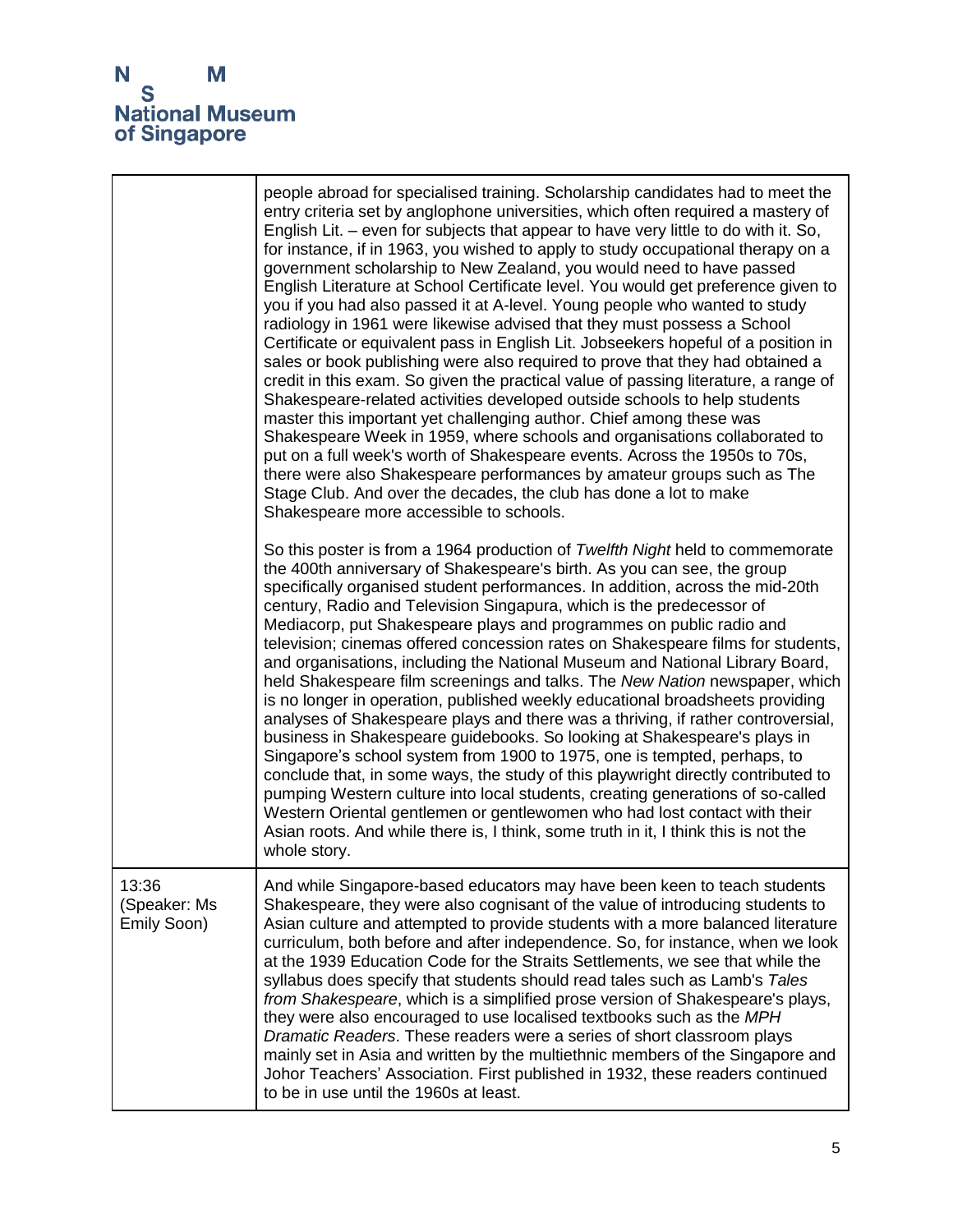| 14:18<br>(Speaker: Ms<br>Emily Soon) | The New Method Malayan Readers which I mentioned earlier also strove to<br>provide students with a more multicultural reading experience. So Book 3, for<br>instance, begins with a Malay folk tale about the mouse deer and crocodile,<br>before students explore the tale of Oberon and Titania, which we saw earlier.<br>The cultural medley then continues across the book as students read Indian<br>and Arabian legends alongside the tale of Alexander the Great, a figure revered<br>in both East and West, and particularly within Malay culture. The quest to<br>provide students with a more balanced literary diet gathered strength as<br>Singapore prepared for independence, with the Ministry of Education seeking to<br>Malayanise school syllabuses and textbooks from the 1950s onwards.<br>Shakespeare remained a compulsory part of the School Certificate exam, as I<br>mentioned earlier, but the syllabus documents produced by the Ministry showed<br>that policymakers were committed to supplementing British writing with more<br>local material. Led by Mr Philip Liau, a long-serving educator who eventually<br>became principal of Raffles Institution, the Ministry of Education's English<br>Language and Literature subcommittee produced a recommended book list in<br>1960. This list advocated that, prior to studying Shakespeare, the equivalent of<br>Secondary Three students should spend their lower secondary years exploring<br>Asian-themed texts such as Lady Precious Stream, a play set in Tang Dynasty<br>China, legends of the ancient Malay hero, Hang Tuah and Shamus Frazer's<br>The Crocodile Dies Twice, a short novel set in post-war Singapore and written<br>by a teacher at Victoria School. This multicultural emphasis continued at the<br>pre-university level.                                                                                                                                                                                                                                                                                                   |
|--------------------------------------|-----------------------------------------------------------------------------------------------------------------------------------------------------------------------------------------------------------------------------------------------------------------------------------------------------------------------------------------------------------------------------------------------------------------------------------------------------------------------------------------------------------------------------------------------------------------------------------------------------------------------------------------------------------------------------------------------------------------------------------------------------------------------------------------------------------------------------------------------------------------------------------------------------------------------------------------------------------------------------------------------------------------------------------------------------------------------------------------------------------------------------------------------------------------------------------------------------------------------------------------------------------------------------------------------------------------------------------------------------------------------------------------------------------------------------------------------------------------------------------------------------------------------------------------------------------------------------------------------------------------------------------------------------------------------------------------------------------------------------------------------------------------------------------------------------------------------------------------------------------------------------------------------------------------------------------------------------------------------------------------------------------------------------------------------------------------------------------------------------------------------------------|
| 15:51<br>(Speaker: Ms<br>Emily Soon) | So the 1958 syllabus for Higher School Certificate or A-level English Literature<br>encourages students to pair Asian art forms such as the Malay bangsawan, the<br>Indonesian wayang kulit and the Chinese wayang with Greek drama. The 1958<br>syllabus also encouraged science students to broaden their horizons by reading<br>translations of Chinese poetry, the works of the modern Indian writer Tagore<br>and the ancient Persian author Ferdowsi, alongside texts by Shakespeare. This<br>commitment to introducing students to a wide range of cultures extended<br>beyond the literature classroom. In response to the government's<br>Malayanisation drive, Federal Publications, a company based in Singapore and<br>Kuala Lumpur, produced a series of English language textbooks known as the<br>Federal Readers. Book 9 features a simplified prose retelling of Shakespeare's<br>The Merchant of Venice alongside a story by the pioneering Indian writer Dhan<br>Gopal Mukerji and an extract from the diary of Jewish teenager Anne Frank.<br>The collection also includes tales set in Indonesia, Poland and America,<br>testifying to the book's intention of creating an international learning experience<br>for students. The ministry also briefly incorporated literature within the<br>compulsory second language syllabus. So if you were a student in an English<br>school taking Chinese as your second language, you would do Shakespeare in<br>English lessons, and in Mandarin lessons you would do Wenyanwen $(\bar{\chi}$ 言文).<br>Although, this didn't last very long because students, in practice, couldn't cope<br>with it. Admittedly, despite these admirable efforts, neither the British nor<br>Singaporean syllabuses and textbooks provided students with equal<br>opportunities to explore Asian and European culture. The field of world<br>literature remained developing and, correspondingly, the bulk of the school text<br>recommended across the period remained Western. Nonetheless, what these<br>syllabuses and textbooks indicate is that both British and Singaporean |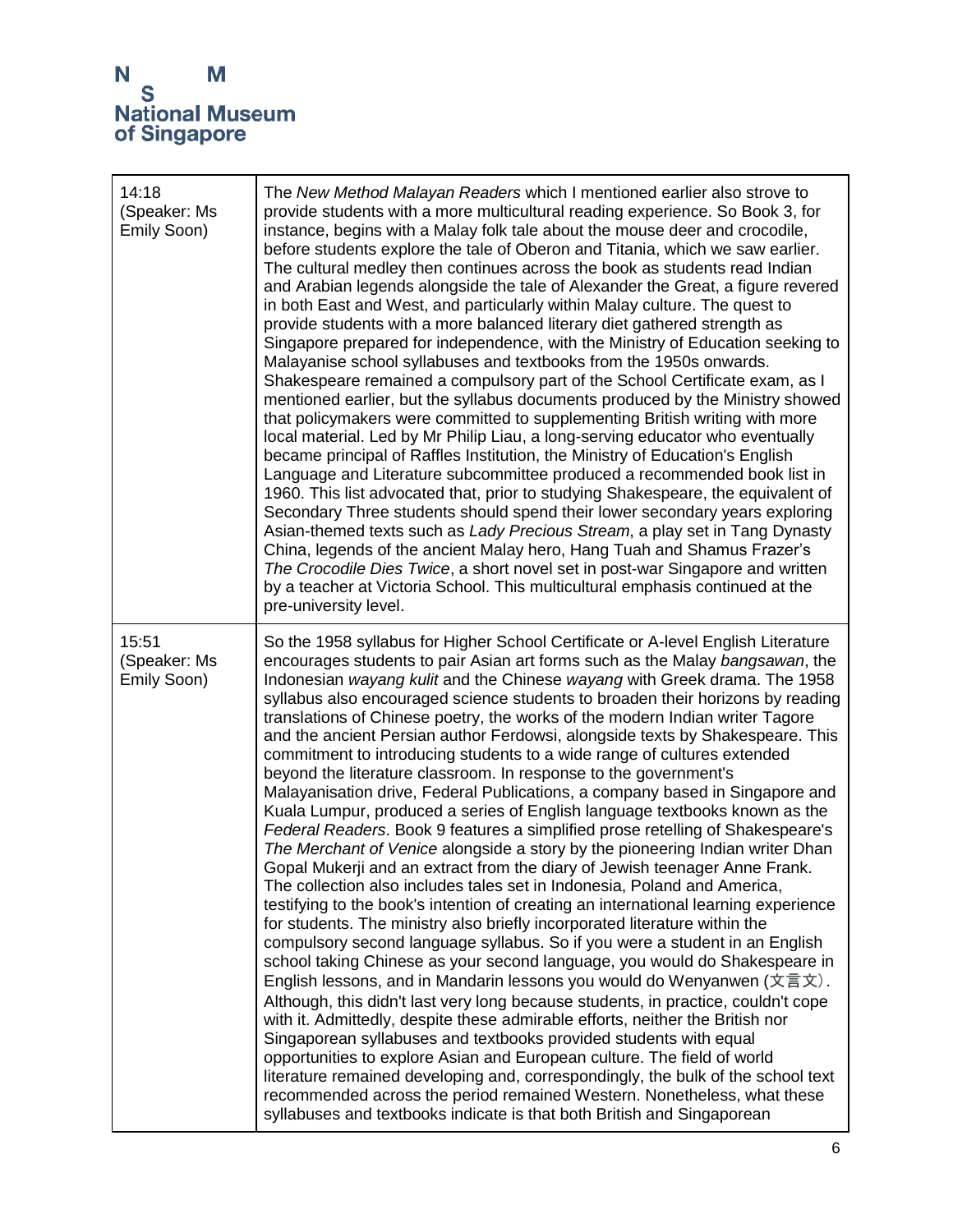|                                      | educators tried to supplement students' exposure to Shakespeare with Asian-<br>themed writing – long before the 21st-century curriculum reforms made<br>Singapore literature a permanent part of the national syllabus. That said, while<br>these documents give us an insight into what educators intended for their<br>students, they do not show us what actually happened in the classroom. Then,<br>as now, schools are free to choose text from the recommended list and it is<br>unclear how many schools opted to teach Asian-themed texts alongside the<br>prescribed Shakespeare ones. I therefore turned to school performances of<br>Shakespeare to get a better sense of how students in Singapore engaged with<br>the works of this English Renaissance playwright.                                                                                                                                                                                                                                                                                                                                                                                                                                                                                                                                                                                                                                                                                                                                                                                                                                                                                                                                                                                                                                                                                                                                                                                                                                                                                                                                                                                                                                                                                                                                                                                                                                                                                                                                                        |
|--------------------------------------|------------------------------------------------------------------------------------------------------------------------------------------------------------------------------------------------------------------------------------------------------------------------------------------------------------------------------------------------------------------------------------------------------------------------------------------------------------------------------------------------------------------------------------------------------------------------------------------------------------------------------------------------------------------------------------------------------------------------------------------------------------------------------------------------------------------------------------------------------------------------------------------------------------------------------------------------------------------------------------------------------------------------------------------------------------------------------------------------------------------------------------------------------------------------------------------------------------------------------------------------------------------------------------------------------------------------------------------------------------------------------------------------------------------------------------------------------------------------------------------------------------------------------------------------------------------------------------------------------------------------------------------------------------------------------------------------------------------------------------------------------------------------------------------------------------------------------------------------------------------------------------------------------------------------------------------------------------------------------------------------------------------------------------------------------------------------------------------------------------------------------------------------------------------------------------------------------------------------------------------------------------------------------------------------------------------------------------------------------------------------------------------------------------------------------------------------------------------------------------------------------------------------------------------|
| 18:17<br>(Speaker: Ms<br>Emily Soon) | So across the 20th century, teachers in Singapore schools used a wide range<br>of strategies to help students engage in Shakespeare with varied results. So<br>this included asking students to paraphrase Shakespeare's text in their own<br>words, which wasn't very popular, or asking them to visualise and discuss what<br>was happening in a given scene. An especially popular activity was inviting<br>students to act Shakespeare out. As a pedagogy, dramatisation came highly<br>recommended.                                                                                                                                                                                                                                                                                                                                                                                                                                                                                                                                                                                                                                                                                                                                                                                                                                                                                                                                                                                                                                                                                                                                                                                                                                                                                                                                                                                                                                                                                                                                                                                                                                                                                                                                                                                                                                                                                                                                                                                                                                 |
| 18:41<br>(Speaker: Ms<br>Emily Soon) | In 1908, the UK-based English Association published a pamphlet titled The<br>Teaching of Shakespeare in Schools, which recommended that students act<br>Shakespeare out because they believed that the living voice would give<br>students a clue as to the meaning and reading aloud would be the only way to<br>ensure knowledge of the metre. This pamphlet and the performance pedagogy<br>it promoted would prove to be most influential in Singapore, with the 1936<br>Education Code for the Straits Settlements recommending it as a valuable<br>guide for local teachers. Performing Shakespeare was an especially valuable<br>experience for students in Singapore. Compared to their peers in Britain, with<br>its long-established professional theatre scene, students here had relatively<br>fewer opportunities to watch live Shakespeare plays. Students could sometimes<br>watch Shakespeare productions by amateur theatrical groups, such as The<br>Stage Club, as I mentioned earlier, or attend professional productions by<br>touring companies. Such opportunities were, however, quite limited. In 1945,<br>when the British Armed Forces arranged for a touring production of Hamlet<br>starring Sir John Gielgud to visit the country, only 20 local undergraduates were<br>admitted and they were required to serve as ushers. Under such<br>circumstances, the most effective way to ensure that students had the<br>opportunity to watch a live Shakespeare performance was for students to<br>produce one themselves. And so that is precisely what students did. From<br>1904, at least, students in Singapore schools kept on putting on Shakespeare's<br>plays in schools. This became particularly popular from the 1950s onwards and<br>many schools put on productions. In this part of the talk, I'll highlight just some<br>of them. So The Raffles Players was a group of students from Raffles Institution<br>and Raffles Girls' School and they were especially keen on Shakespeare. From<br>1954 onwards, the group put on a Shakespeare play almost annually and<br>various pioneers participated in these productions during their school days. Mrs<br>Leaena Tambyah, who is well known today for her social work and for helping<br>special needs children, for instance, was the group's first female chairperson.<br>Former deputy prime minister, Professor S. Jayakumar and the playwright Mrs<br>Stella Kon, author of <i>Emily of Emerald Hill</i> , were also part of The [Raffles] |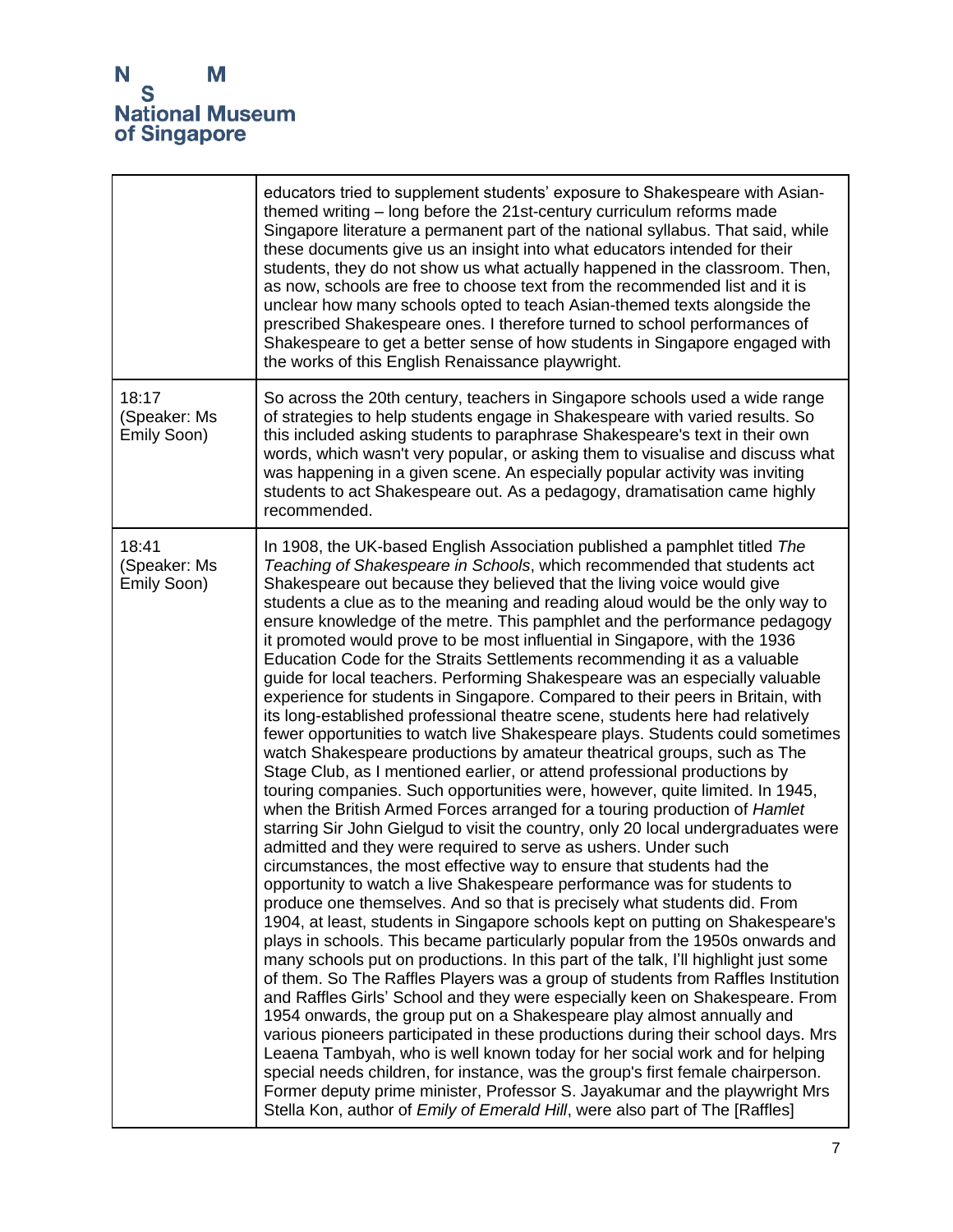|                                      | Players. This photograph shows the cast of the 1958 production of Henry V by<br>The Raffles Players.                                                                                                                                                                                                                                                                                                                                                                                                                                                                                                                                                                                                                                                                                                                                                                                                                                                                                                                                                                                                                                                                                                                                                                                                                                                                                                                                                                                                                                                                                                                                                                                                                                       |
|--------------------------------------|--------------------------------------------------------------------------------------------------------------------------------------------------------------------------------------------------------------------------------------------------------------------------------------------------------------------------------------------------------------------------------------------------------------------------------------------------------------------------------------------------------------------------------------------------------------------------------------------------------------------------------------------------------------------------------------------------------------------------------------------------------------------------------------------------------------------------------------------------------------------------------------------------------------------------------------------------------------------------------------------------------------------------------------------------------------------------------------------------------------------------------------------------------------------------------------------------------------------------------------------------------------------------------------------------------------------------------------------------------------------------------------------------------------------------------------------------------------------------------------------------------------------------------------------------------------------------------------------------------------------------------------------------------------------------------------------------------------------------------------------|
| 20:57<br>(Speaker: Ms<br>Emily Soon) | You can see Professor Jayakumar here, and Mrs Stella Kon here – or Lim Sing<br>Po, as she was known in her school days $-$ in the back row. So these<br>productions, as you can sort of see from this photo, were quite large-scale<br>affairs. By the 1970s, each school production at Raffles had approximately two<br>to three hundred players. These productions were also quite high profile and<br>regularly attracted attention in the press; the students even being interviewed<br>on national radio or television at times. So in 1975, for instance, [CHIJ] Katong<br>Convent put on a production of Twelfth Night that was so well received they<br>were invited to perform on national television. So from the records of these<br>performances, students and teachers clearly went to considerable lengths to<br>reconstruct the historical era the plays were set in. Student performers were<br>often dressed in historical costumes. As you can see here, quite a few of the<br>students are wearing Elizabethan-style ruffs around their necks.                                                                                                                                                                                                                                                                                                                                                                                                                                                                                                                                                                                                                                                                          |
| 21:51<br>(Speaker: Ms<br>Emily Soon) | In this 1959 photograph of an unidentified Malayan school, which is probably a<br>convent, but we're not sure, you can see that the students performing as male<br>characters are dressed in the doublet-and-hose costumes popular in<br>Shakespeare's time. And in this 1958 photograph, also of Henry V at Raffles,<br>you can see them wearing medieval-style armour. And the school magazine<br>reported that the students built about approximately 30 sets of armour out of<br>aluminium for this production. So they kept themselves quite busy. However,<br>these performances were not always about local school straightforwardly<br>replicating Shakespeare in culture. We look at surviving records, it becomes<br>apparent that, on multiple occasions, schools have seemed to have quite<br>creatively incorporated Asian elements within their productions.                                                                                                                                                                                                                                                                                                                                                                                                                                                                                                                                                                                                                                                                                                                                                                                                                                                                 |
| 22:37<br>(Speaker: Ms<br>Emily Soon) | So, for instance, this is a photograph of a 1970 production of A Midsummer<br>Night's Dream by The Raffles Players. So A Midsummer Night's Dream is set<br>chiefly in the forest outside ancient Athens and the sort of Grecian-style tunic<br>the actress is wearing and the laurel wreath the actor has on suggests that the<br>school was striving for such historical accuracy. The painted backdrop visible<br>behind the actors appears, at least to my eyes, to draw upon a different cultural<br>tradition. If we look at the backdrop and we look at contemporary Chinese<br>landscape painting, you can see that the mountain is painted quite, in style,<br>similar to Chinese landscape painting. And the style of the tree, in terms of the<br>trunk and the position of the branches, also quite resembles that [of which] you<br>would find in Chinese painting. And we look at the photographs in the<br>museum's collection, we can see that a similar type of background was being<br>used sometimes by some of the Chinese opera troupes, as you can see here.<br>So it seems that this is what the students were going for. However, that said,<br>the school magazine does not explicitly comment on the background and so we<br>cannot know for certain if the students were deliberately trying to imitate<br>Chinese painting in their work. Nonetheless, members of the audience may well<br>have recognised the parallels between Chinese wayang, Chinese painting and<br>the backdrop. In A Midsummer Night's Dream, the forest outside Athens is an<br>enchanted place. For audience members familiar with Chinese paintings, the<br>sense that the lovers had entered a magical space would perhaps have been |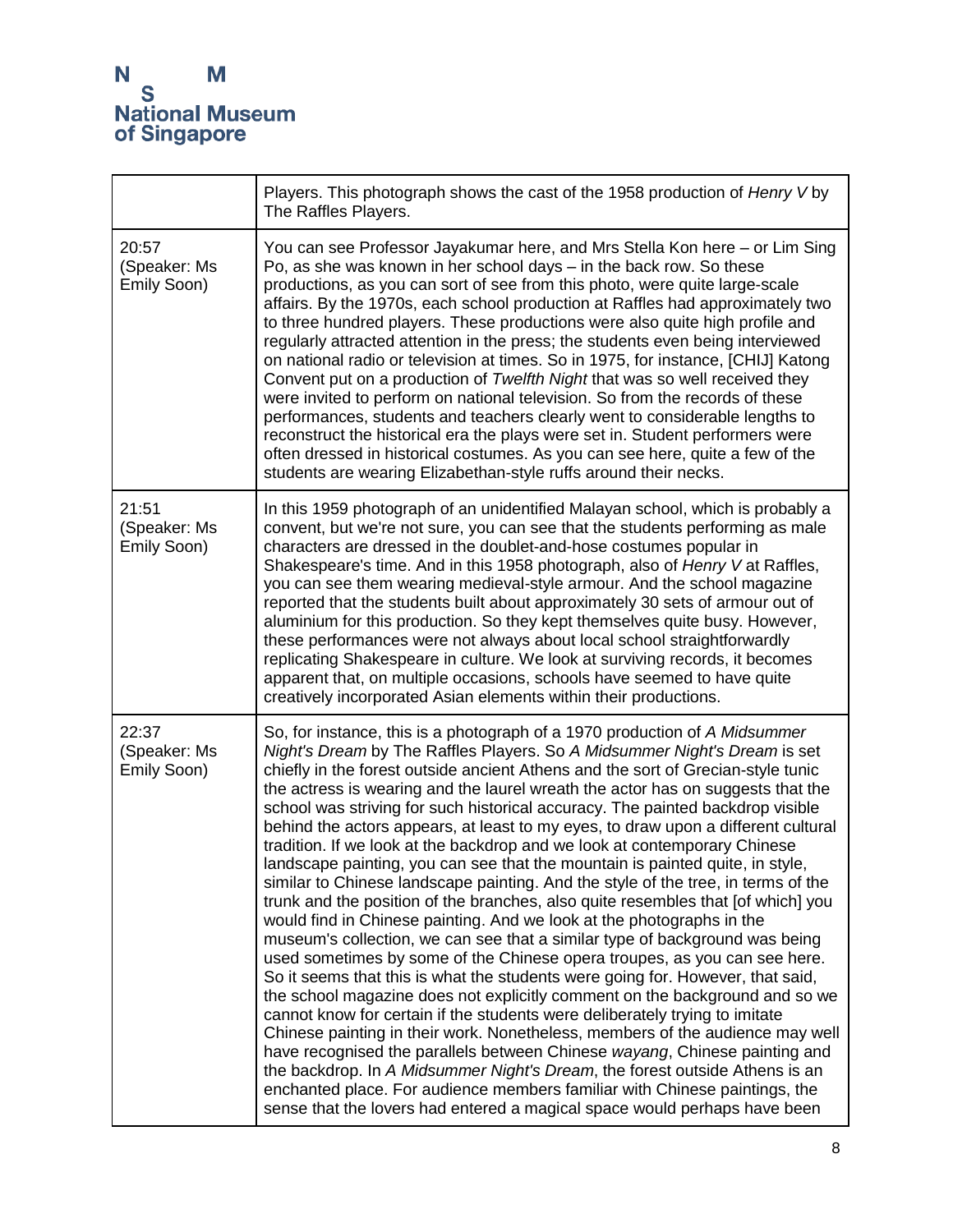|                                      | enhanced by the unexpected sight of Singapore students dressed in Athenian<br>costumes declaiming Shakespeare's lines before a background that looked<br>rather more Asian than Greek. On other occasions, students used Asian-style<br>costumes.                                                                                                                                                                                                                                                                                                                                                                                                                                                                                                                                                                                                                                                                                                                                                                                                                                                                                                                                                                                                                                                                                                                                                                                                                                                                                                                                                                                                                                      |
|--------------------------------------|----------------------------------------------------------------------------------------------------------------------------------------------------------------------------------------------------------------------------------------------------------------------------------------------------------------------------------------------------------------------------------------------------------------------------------------------------------------------------------------------------------------------------------------------------------------------------------------------------------------------------------------------------------------------------------------------------------------------------------------------------------------------------------------------------------------------------------------------------------------------------------------------------------------------------------------------------------------------------------------------------------------------------------------------------------------------------------------------------------------------------------------------------------------------------------------------------------------------------------------------------------------------------------------------------------------------------------------------------------------------------------------------------------------------------------------------------------------------------------------------------------------------------------------------------------------------------------------------------------------------------------------------------------------------------------------|
| 24:16<br>(Speaker: Ms<br>Emily Soon) | So this is a photograph taken from a 1958 production, also for A Midsummer<br>Night's Dream, by Crescent Girls' School. And while some of the characters<br>appear to be in Western dress, others seem to be wearing the flowing silks -<br>the flowing silken robes – reminiscent of the sort worn by Chinese wayang<br>performers. And in this case, we know for certain that the girls were wearing<br>Chinese costumes because Professor Koh Tai Ann, currently of Nanyang<br>Technological University, was a student at Crescent Girls' at the time and<br>participated in the school drama. In a published talk, Professor Koh recalls that<br>the cast were indeed wearing Chinese opera-style costumes here, as well as in<br>another production of Macbeth. Singapore's schools used Southeast Asian<br>attire at times too. In 1962, the student teachers of the Singapore Teacher's<br>Training College or the forerunner of the National Institute of Education<br>mounted a production of The Tempest where the players wore Malayan<br>costumes. They also used Malayan setting and music. At times, students even<br>rewrote Shakespeare in Singlish – an informal version of English which is<br>anyone who's lived here for any time would know it combines English with<br>Malay, Chinese and Tamil. And Mrs Rosie Lim, who was an amateur actress<br>and mother of the playwright Stella Kon, taught at Bartley [Secondary] School<br>briefly in the post-war years. In an oral history interview, Mrs Lim recollects<br>working with her students to produce an adaptation of Pyramus and Thisbe, the<br>play staged within the play in A Midsummer Night's Dream. |
| 25:43<br>(Speaker: Ms<br>Emily Soon) | Lim's daughter, Mrs Stella Kon, who watched her performance as a child,<br>recollects that it was staged in what she describes as wayang-style and with the<br>dialogue in Singlish. Mrs Kon notes that the use of Singlish on stage was<br>considered a breakthrough for the time. Mrs Kon also recalls that watching the<br>Bartley performance inspired her to write a play she called The Tragedy of<br>Lomeo and Zhuliet. So this was an adaptation of Romeo and Juliet in rhyming<br>couplets and Kon, likewise, describes it as being written in Singlish. Her<br>Primary Six class staged an adaptation in the Chinese wayang style for a<br>school concert at Raffles Girls' Primary School. And her oral history interview is<br>freely available, so if you want to listen to her talk about it, it's available.<br>Through altering the backdrop, costumes and language used in Shakespeare's<br>plays, schools thus created what could, perhaps, broadly be considered as<br>early experiments in intercultural theatre. As defined by the performance critic,<br>Catherine Diamond, intercultural performances are productions that combine<br>Western text such as Greek or Shakespearean tragedies with Southeast Asian<br>dance drama forms.                                                                                                                                                                                                                                                                                                                                                                                                                          |
| 26:41<br>(Speaker: Ms<br>Emily Soon) | Professional intercultural productions of Shakespeare by Singapore directors<br>such as Ong Keng Sen developed from the late 20th century onwards. Based<br>on records of 20th-century school drama, it would appear that Singapore<br>witnessed versions, in a loose sense, of intercultural Shakespeare somewhat<br>earlier than this contemporary vogue for Asian Shakespeare. In different ways,<br>these performances place the very English world Shakespeare's associated                                                                                                                                                                                                                                                                                                                                                                                                                                                                                                                                                                                                                                                                                                                                                                                                                                                                                                                                                                                                                                                                                                                                                                                                       |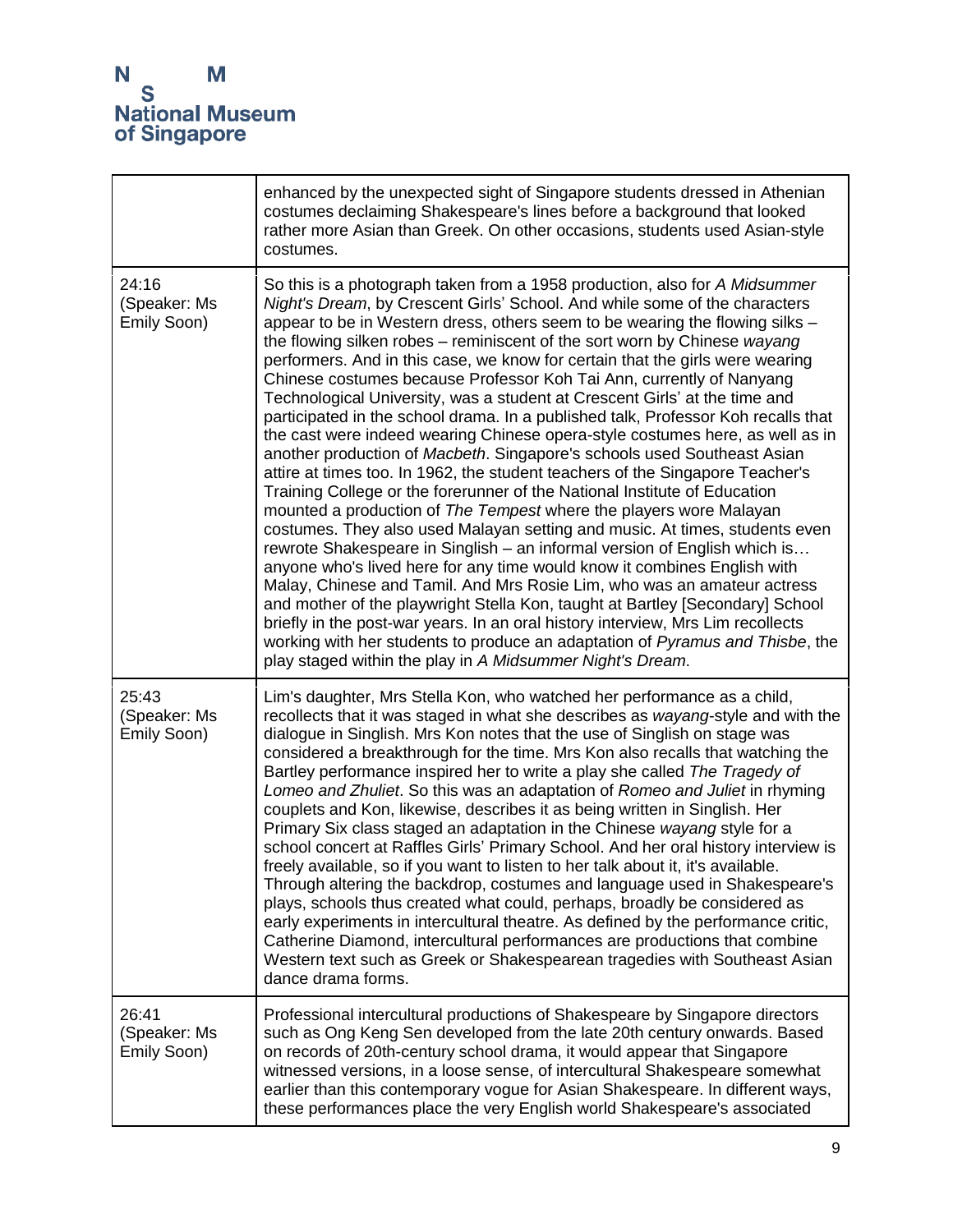

|                                      | with in conversation with the varied cultures present in Singapore and achieved<br>a range of effects. For one, the use of Asian costumes to stage Shakespeare<br>could perhaps have made Shakespeare's plays easier to relate to, thereby<br>helping the audience to appreciate how Shakespeare's themes are applicable<br>to life here as well. Drawing points of equivalence between Asia and Europe<br>would have been particularly valuable and innovative in the mid-20th century.                                                                                                                                                                                                                                                                                                                                                                                                                                                                                                                                                                                                                                                                                                                                                                                                                                                                                                                                                                                                                                                               |
|--------------------------------------|--------------------------------------------------------------------------------------------------------------------------------------------------------------------------------------------------------------------------------------------------------------------------------------------------------------------------------------------------------------------------------------------------------------------------------------------------------------------------------------------------------------------------------------------------------------------------------------------------------------------------------------------------------------------------------------------------------------------------------------------------------------------------------------------------------------------------------------------------------------------------------------------------------------------------------------------------------------------------------------------------------------------------------------------------------------------------------------------------------------------------------------------------------------------------------------------------------------------------------------------------------------------------------------------------------------------------------------------------------------------------------------------------------------------------------------------------------------------------------------------------------------------------------------------------------|
| 27:41<br>(Speaker: Ms<br>Emily Soon) | One of colonialism's lingering effects was the perception that British culture was<br>superior to its Asian counterpart as captured in Victorian imperialist Thomas<br>Babington Macaulay's infamous assertion in 1835 that "a single shelf of a good<br>European Library was worth a whole native literature of India and Arabia". So<br>using Asian elements to stage Shakespeare helps to correct this misperception<br>by demonstrating that Asian culture was as worthy as being celebrated on<br>stage as the internationally acclaimed works of Shakespeare. These cross-<br>cultural performances, I suggest, would have provided young people here the<br>chance to develop an awareness of $-$ and pride in $-$ Asia's rich cultures, even<br>as these same performances helped students to become familiar with Western<br>culture. These school productions hence contributed to ongoing efforts to help<br>Singaporeans take pride in their Asian heritage. It was an especially important<br>project during Singapore's early years when this nation was still developing a<br>sense of cultural confidence. Where 20th-century English-educated<br>Singaporeans are more commonly accused of being a deculturalised group<br>whose Asian physical appearance contrasted with their Western ways of<br>thinking, these performances suggest that this community retained an Asian<br>core which schools were keen to champion and bring back into view. The drive<br>to localise Shakespeare existed beyond the English-speaking sphere. |
| 28:48<br>(Speaker: Ms<br>Emily Soon) | In the next section of the talk, I'll explore how Singapore's Malay-, Chinese- and<br>Tamil-speaking communities forge connections between East and West. So<br>first, Malay Shakespeare. The bangsawan, or Malay opera, shown here was a<br>hugely popular form of entertainment in 20th-century Singapore and Malaysia.<br>In Singapore, this form would decline in the later 20th century with the rise of<br>television. These groups put on a wide range of productions and their stories<br>came from a wide range of sources including the Malay or Arab legends,<br>Chinese romances and also Shakespeare plays. The bangsawan Shakespeare<br>represents the most common form of vernacular Shakespeare in early 20th-<br>century Singapore. While the productions of Shakespeare put on by students in<br>English schools largely retained Shakespeare's plot, the bangsawan companies<br>took considerable liberties with the text. As outlined by Tan Sooi Beng in her<br>excellent monograph on the subject, bangsawan groups did not use fixed<br>scripts. Instead, the troupe agreed on an overall storyline and set of scenes<br>known as babak and freely improvised in Malay as they went along, often<br>adding lots of comic moments. For a start, sometimes it altered the characters'<br>names. So Hamlet, who is the very serious tragic hero of a very serious play,<br>was sometimes renamed "Omelette".                                                                                                                       |
| 29:59<br>(Speaker: Ms<br>Emily Soon) | They'd also re-work or remove parts of the plot to suit the broader bangsawan<br>tradition. So in <i>Hamlet</i> , for instance, Hamlet, as a tragic hero, dies in the end.<br>He has to, even though he is essentially a good character because the genre of<br>Western tragedy requires that the tragic hero must suffer terribly. However, this                                                                                                                                                                                                                                                                                                                                                                                                                                                                                                                                                                                                                                                                                                                                                                                                                                                                                                                                                                                                                                                                                                                                                                                                      |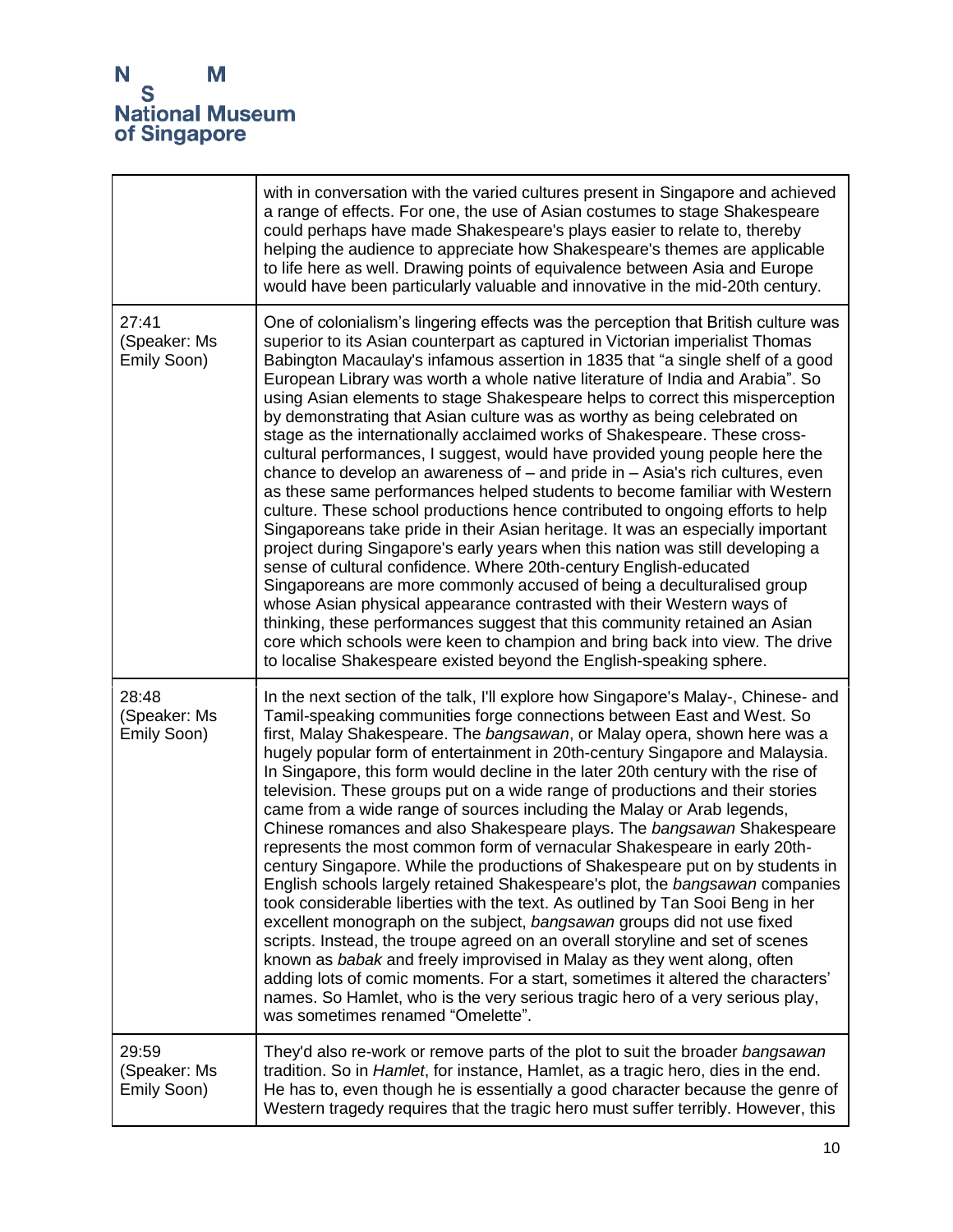

'n

|                                      | clashes with the bangsawan tradition which holds that good must be allowed to<br>triumph over evil. And so, as a way of reconciling the two competing traditions,<br>in some – but not all – Malay versions of Hamlet, the plot would be reworked so<br>that although Hamlet is still poisoned as per Shakespeare, he manages to<br>somehow crawl off stage, get himself to a witch doctor who then gives him<br>some herbs to save his life and he then lives happily ever after, thereby<br>ensuring that the bangsawan principle of good triumphing over evil is allowed to<br>prevail as well. The bangsawan troupes could also add a good number of many<br>performances or extra turns between the scenes. These could take the forms of<br>sketches, dances, songs or short skits inspired by the local community. The<br>actors you'd see on stage could come from a wide range of places and Tan has<br>documented finding Malay, Filipino, Eurasian, Indian, Chinese, Indonesian and<br>Arab members, and those are just what she could find when she did her study.<br>News reports suggest that bangsawan Shakespeare was as profitable as it was<br>popular, with patrons and audiences coming from across Singapore's diverse<br>communities, most of whom could understand at least basic Malay.                                                                                                                                                                 |
|--------------------------------------|---------------------------------------------------------------------------------------------------------------------------------------------------------------------------------------------------------------------------------------------------------------------------------------------------------------------------------------------------------------------------------------------------------------------------------------------------------------------------------------------------------------------------------------------------------------------------------------------------------------------------------------------------------------------------------------------------------------------------------------------------------------------------------------------------------------------------------------------------------------------------------------------------------------------------------------------------------------------------------------------------------------------------------------------------------------------------------------------------------------------------------------------------------------------------------------------------------------------------------------------------------------------------------------------------------------------------------------------------------------------------------------------------------------------------------------------------------------------------------|
| 31:28<br>(Speaker: Ms<br>Emily Soon) | Bangsawan Shakespeare - that shows how Singapore's Malay-speaking<br>community creatively adapted English literature to create its own unique form of<br>cultural expression.                                                                                                                                                                                                                                                                                                                                                                                                                                                                                                                                                                                                                                                                                                                                                                                                                                                                                                                                                                                                                                                                                                                                                                                                                                                                                                   |
| 31:35<br>(Speaker: Ms<br>Emily Soon) | Next, Chinese Shakespeare. There is a long history of studying, performing and<br>translating Shakespeare in China that dates from the 19th century at least, as<br>theatre historians such as Alexander Huang have documented. Singapore<br>would have to wait until the early 1980s for its first full-length Chinese-language<br>adaptation of Shakespeare. However, on at least one occasion in the mid-20th<br>century, Shakespeare was translated into Chinese too. So Dato Loke Wan Tho<br>founded and ran the Cathay Organisation and cinema which is still an operation<br>down the road from here. And so this photograph shows the Cathay cinema as<br>it looked like in the late 1930s.                                                                                                                                                                                                                                                                                                                                                                                                                                                                                                                                                                                                                                                                                                                                                                             |
| 32:30<br>(Speaker: Ms<br>Emily Soon) | In 1948, Dato Loke - or Mr Loke, as he was then known - opted to screen<br>Laurence Olivier's Hamlet using posters such as this one in the museum's<br>collection to advertise the film. Surprisingly, this English-language movie was a<br>smash hit, with the press reporting that the film generated the Cathay cinema's<br>heaviest advanced bookings since its opening. This was somewhat unexpected<br>because English remained a minority language in mid-20th-century Singapore<br>and when they tried screening Olivier's Henry V the year before, it had not been<br>a success. News reports suggest an intriguing reason for the success of this<br>film, namely, Chinese subtitles. Mr Loke had engaged someone called Mr Lau<br>Sheng Yan who had studied at St. Paul's College in Hong Kong to produce<br>these. What Mr Lau did was, he etched a Chinese translation of the film's<br>dialogue onto 250 glass slides that had been painted black with Chinese ink<br>and the slides were then projected onto the stage. So, for instance, this four-<br>character Chinese phrase was used to summarise about 15 lines from one of<br>Hamlet's many monologues. Using the subtitles to summarise and convey the<br>essence of the scenes rather than reproduce a direct translation of each line<br>made practical sense for it minimised the number of slides the projectionist<br>needed to manage. While we are quite accustomed to using subtitles to help us |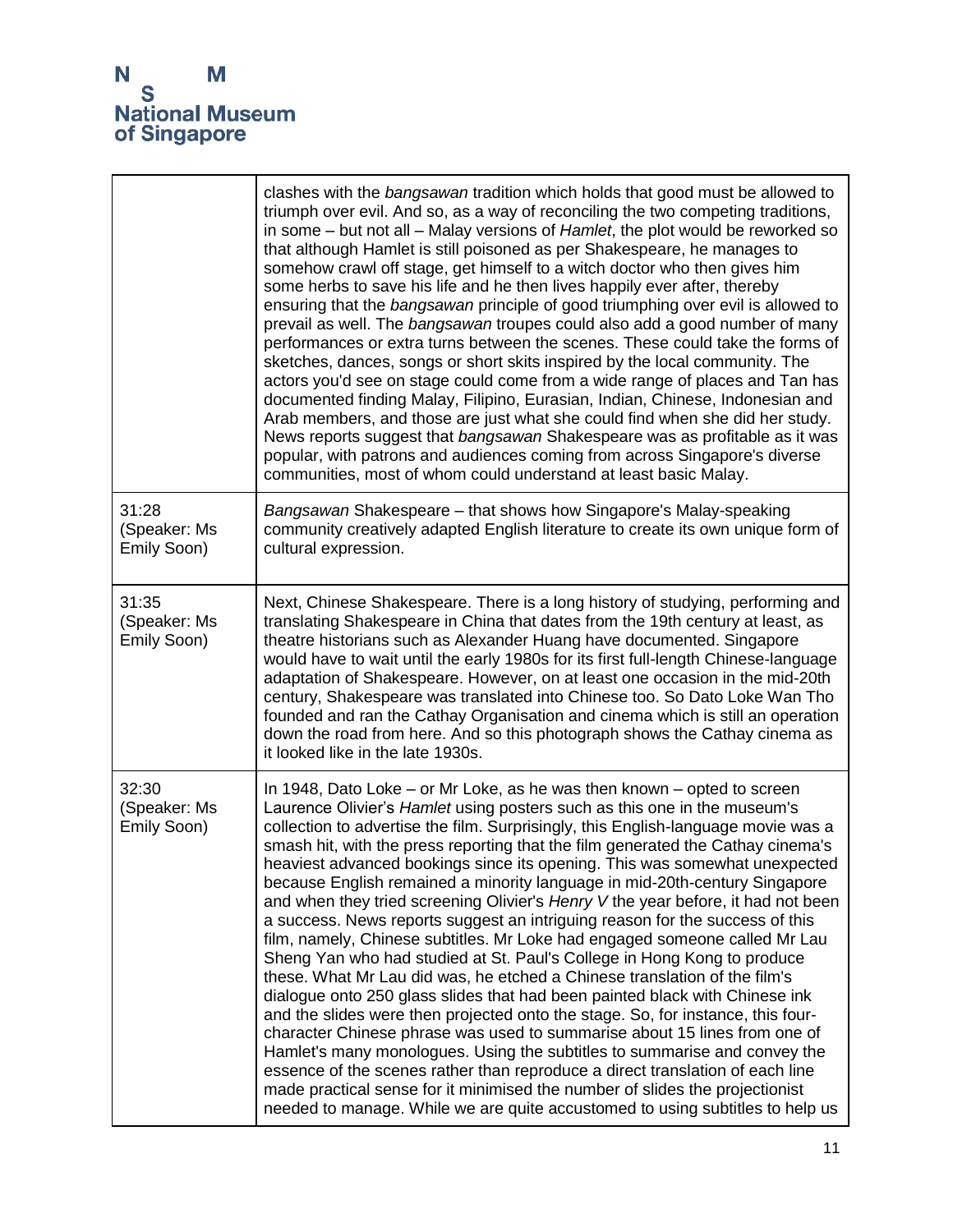|                                      | gain access to foreign language films such as Parasite today, in the 1940s, this<br>was deemed to be a feature unique in Singapore film history. A pioneering<br>move that underscores how the promotion of culture and the pursuit of profit<br>need not always be mutually exclusive.                                                                                                                                                                                                                                                                                                                                                                                                                                                                                                                                                                                                                                                                                                                                                                                                                                                                                                                                                                                                                                                                                                                                                                                                                                                                                                                                                                                                                                                                                                                                                                                                 |
|--------------------------------------|-----------------------------------------------------------------------------------------------------------------------------------------------------------------------------------------------------------------------------------------------------------------------------------------------------------------------------------------------------------------------------------------------------------------------------------------------------------------------------------------------------------------------------------------------------------------------------------------------------------------------------------------------------------------------------------------------------------------------------------------------------------------------------------------------------------------------------------------------------------------------------------------------------------------------------------------------------------------------------------------------------------------------------------------------------------------------------------------------------------------------------------------------------------------------------------------------------------------------------------------------------------------------------------------------------------------------------------------------------------------------------------------------------------------------------------------------------------------------------------------------------------------------------------------------------------------------------------------------------------------------------------------------------------------------------------------------------------------------------------------------------------------------------------------------------------------------------------------------------------------------------------------|
| 33:47<br>(Speaker: Ms<br>Emily Soon) | So next, Tamil Shakespeare. So communities in India had been engaging with<br>Shakespeare since the 19th century and the rich tradition of Indian<br>Shakespeare continues today as explored by critics such as Harish and<br>Poonam Trivedi. In the 1960s, Tamil artistes based in Singapore contributed to<br>this field too. P. Krishnan is a Cultural Medallion winner and Tamil literary<br>pioneer. In addition to publishing numerous Tamil short stories, in 1961,<br>Krishnan also produced a translation of Macbeth in Tamil, which is then<br>broadcast on Radio Singapura.                                                                                                                                                                                                                                                                                                                                                                                                                                                                                                                                                                                                                                                                                                                                                                                                                                                                                                                                                                                                                                                                                                                                                                                                                                                                                                  |
| 34:21<br>(Speaker: Ms<br>Emily Soon) | He later published a full translation of the play in literary Tamil in 1996 and this<br>was then staged in the year 2000.                                                                                                                                                                                                                                                                                                                                                                                                                                                                                                                                                                                                                                                                                                                                                                                                                                                                                                                                                                                                                                                                                                                                                                                                                                                                                                                                                                                                                                                                                                                                                                                                                                                                                                                                                               |
| 34:30<br>(Speaker: Ms<br>Emily Soon) | Another Cultural Medallion winner, S. Varathan, also contributed to the Tamil<br>Shakespeare scene. S. Varathan is a founding member of the Singapore<br>Rational Dramatic Troupe, a Tamil theatre group founded in 1955. In 1963, the<br>troupe mounted a Tamil-language version of Romeo and Juliet and held it at<br>Gan Eng Seng School Hall. And you've got some photographs from this<br>production on the screen. The troupe also produced a souvenir booklet to<br>commemorate the occasion, featuring a foreword by then Minister for Culture S.<br>Rajaratnam. In his foreword, Rajaratnam declares that such productions will<br>undoubtedly help in promoting better understanding between the various races<br>and the manner in which the booklet itself was produced reveals that the<br>production was indeed trying to cross cultural borders. Both Rajaratnam's<br>foreword and considerable sections of the booklet are bilingual, published in<br>both Tamil and English. Now if the intended audience for the production had<br>been wholly Tamil-speaking, the English sections would have been entirely<br>unnecessary. The presence of the dual English-Tamil text in the booklet<br>suggests that the performance was twofold and serves to bring Shakespeare to<br>the Tamil-speaking community on one hand, but also to enable English-<br>speaking individuals from diverse backgrounds to access Tamil theatre. The<br>sense of the production's consciously cross-cultural nature also comes across<br>from the letters and adverts within the booklet, which include contributions by<br>local Indian Muslims, Chinese businesses and cultural groups in Madras. The<br>booklet therefore indicates that the performance did indeed seek to cross<br>cultural borders, vindicating Rajaratnam's statement about the power of theatre<br>in the foreword. |
| 36:02<br>(Speaker: Ms<br>Emily Soon) | So last but not least, Singapore literature. In addition to contributing to<br>Singapore's performing arts, Shakespeare also had a small part to play in the<br>early development of Singapore's multilingual literary scene. The Cauldron was<br>a literary publication started in the late 1940s by the medical students of the<br>King Edward VII College of Medicine, the forerunner of the Yong Loo Lin<br>School of Medicine at NUS. When the medical college merged with Raffles<br>College to form the University of Malaya - or NUS, as it is now known - The                                                                                                                                                                                                                                                                                                                                                                                                                                                                                                                                                                                                                                                                                                                                                                                                                                                                                                                                                                                                                                                                                                                                                                                                                                                                                                                  |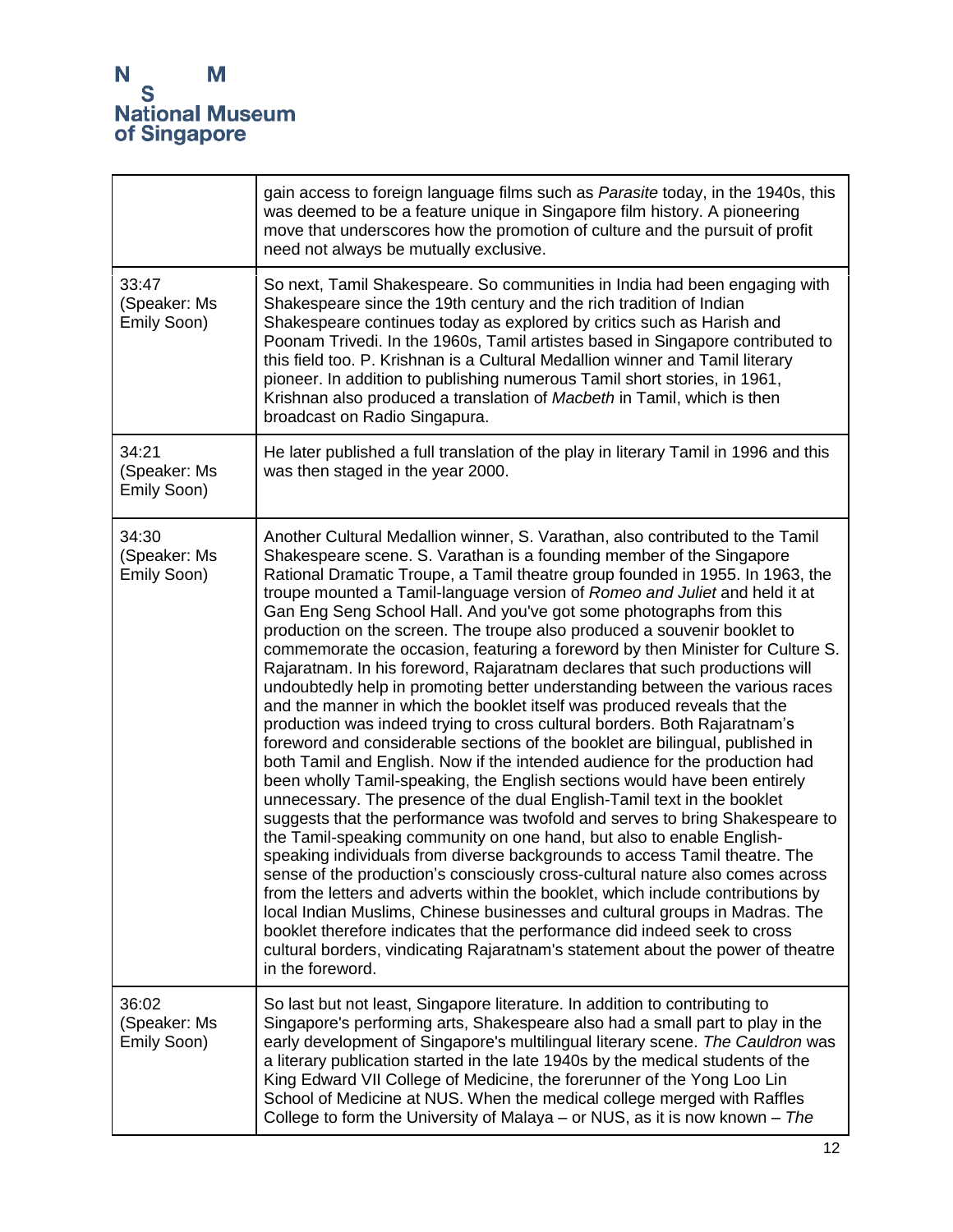|                                      | Cauldron became The New Cauldron. Between them, the two journals are<br>acknowledged as early cradles for the emergence of Singapore literature. The<br>New Cauldron, in particular, was where literary pioneers such as Edwin<br>Thumboo published his early work. Across the two journals, the students<br>explored a wide range of literary traditions. Though most of the submissions<br>were in English, you can also find text written in Chinese, Malay and Tamil as<br>well as pieces on Persian poetry, and so forth. So, overall, the two "cauldrons"<br>effectively functioned as cultural melting pots where young people explored and<br>experimented with a diverse range of literatures what is perhaps not that well-<br>recognised today is that Shakespeare provided one of the early ingredients in<br>The Cauldron's history.                                                                                                                                                                                                                                                                                                                                                                                                                                                                                                                                                                                                                                                                                                                                                                               |
|--------------------------------------|---------------------------------------------------------------------------------------------------------------------------------------------------------------------------------------------------------------------------------------------------------------------------------------------------------------------------------------------------------------------------------------------------------------------------------------------------------------------------------------------------------------------------------------------------------------------------------------------------------------------------------------------------------------------------------------------------------------------------------------------------------------------------------------------------------------------------------------------------------------------------------------------------------------------------------------------------------------------------------------------------------------------------------------------------------------------------------------------------------------------------------------------------------------------------------------------------------------------------------------------------------------------------------------------------------------------------------------------------------------------------------------------------------------------------------------------------------------------------------------------------------------------------------------------------------------------------------------------------------------------------------|
| 37:10<br>(Speaker: Ms<br>Emily Soon) | So this is the full cover of The Cauldron from 1948 which, as you can see,<br>features three witches around the cauldron. The caption at the bottom is taken<br>from Macbeth and ends with the immortal couplet, "Double, double toil and<br>trouble; Fire burn and cauldron bubble." The presence of this quotation on the<br>cover page suggests that the cauldron the journal is named after is therefore a<br>Shakespearean one. Over time, the Shakespearean scene and quotation are<br>reworked and eventually replaced as they, too, dissolve into the multicultural<br>melting pot curated by the undergrads. Though fleeting, Shakespeare's<br>presence in this journal gestures towards the creative relationship individuals in<br>Singapore have long had with Shakespeare, as the undergraduates creatively<br>adapted the Shakespeare education they had received in colonial schools to<br>create a literary journal that would help to lay the foundations for the<br>emergence of a multicultural Singapore literature.                                                                                                                                                                                                                                                                                                                                                                                                                                                                                                                                                                                        |
| 38:02<br>(Speaker: Ms<br>Emily Soon) | Overall, looking at how English students, Malay bangsawan troupes, Chinese<br>cinema entrepreneurs and Tamil artists engaged with Shakespeare, it becomes<br>clear that, in some ways at least, Shakespeare helped to bring people in 20th-<br>century Singapore together and strengthen Singapore's regional ties to<br>Malaysian, Chinese and Indian cultural networks. This is not to say, however,<br>that Shakespeare provided the perfect conduit for cultural creative<br>development. In some ways, these Shakespeare-related activities reinforced<br>societal divisions. For one, English education was only available to a very<br>limited, if growing, number of students, particularly at the tertiary level. And<br>while most individuals in 20th-century Singapore could understand basic Malay,<br>the bangsawan productions would still have been more challenging for the<br>more recent immigrants to understand. The use of Chinese subtitles in the 1948<br>Hamlet did make Shakespeare more accessible, but only to those who could<br>read rather than speak Chinese, and who could afford to go to the cinema.<br>Nonetheless, despite these limitations, as I hope the examples discussed have<br>shown, Shakespeare can be said to have contributed, in however small a way,<br>to creating the unique blend of cultures that distinguishes Singapore society<br>today. The Singapore Story, I would suggest, is therefore even richer, more<br>multicultural and more literary than has henceforth been realised. Thank you. If<br>anyone has any questions, I will bravely attempt to answer them. |
| 40:03<br>(Audience)                  | Hi, thank you. This was a really fascinating talk. I'm wondering, do we know<br>anything about the role of Shakespeare in, you know, vernacular language<br>schools and universities? I mean, and also in vernacular literatures. I mean, like                                                                                                                                                                                                                                                                                                                                                                                                                                                                                                                                                                                                                                                                                                                                                                                                                                                                                                                                                                                                                                                                                                                                                                                                                                                                                                                                                                                  |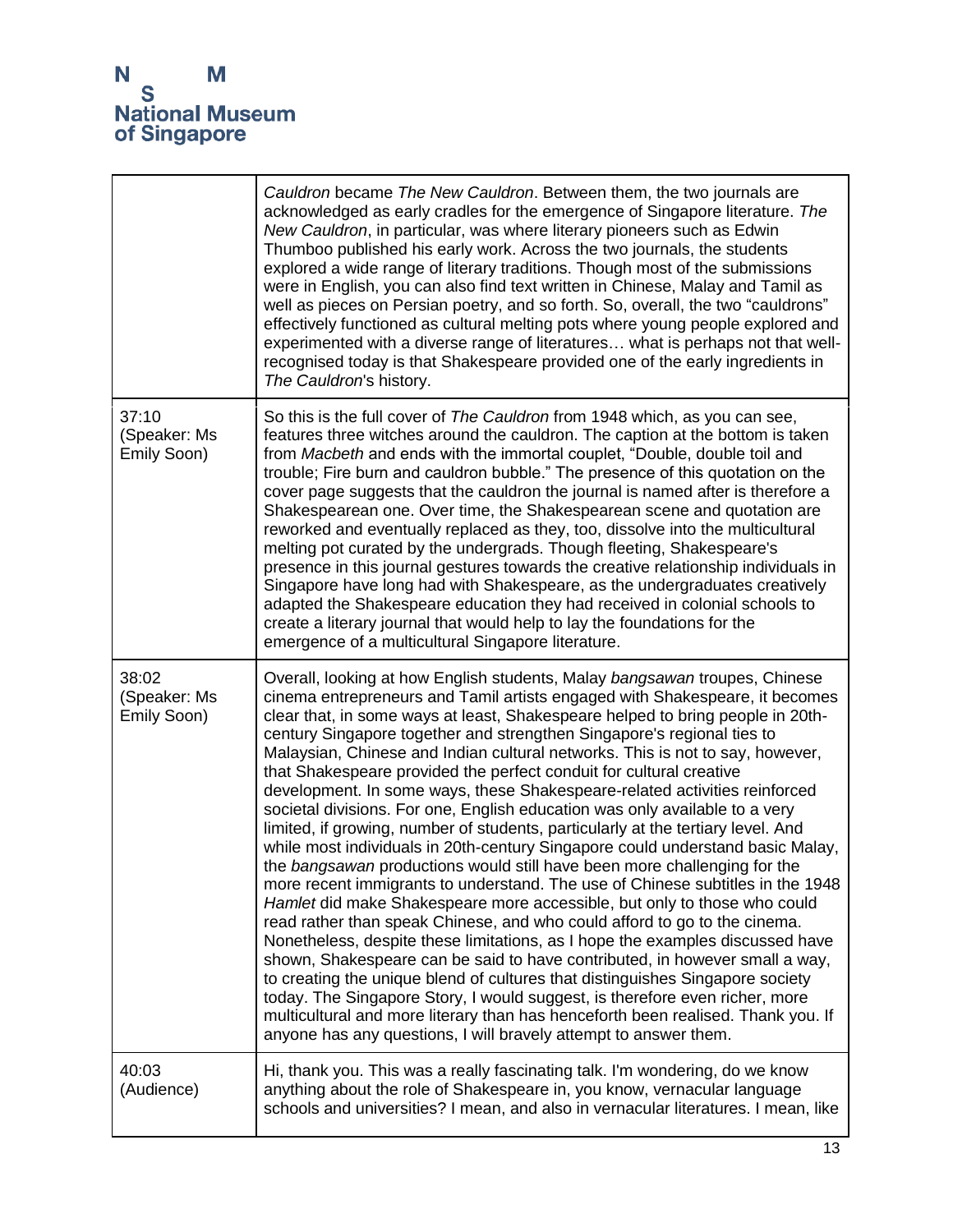|                                      | adaptation. I mean, you talked about the playwrights in Chinese, Malay and<br>Tamil but I'm wondering if that if we know anything about the shorts, the<br>fiction and poetry writers as well?                                                                                                                                                                                                                                                                                                                                                                                                                                                                                                                                                                                                                                                                                                                                                                                                                                                                                                                                               |
|--------------------------------------|----------------------------------------------------------------------------------------------------------------------------------------------------------------------------------------------------------------------------------------------------------------------------------------------------------------------------------------------------------------------------------------------------------------------------------------------------------------------------------------------------------------------------------------------------------------------------------------------------------------------------------------------------------------------------------------------------------------------------------------------------------------------------------------------------------------------------------------------------------------------------------------------------------------------------------------------------------------------------------------------------------------------------------------------------------------------------------------------------------------------------------------------|
| 40:37<br>(Speaker: Ms<br>Emily Soon) | Yeah they did. They have they did translate Shakespeare into Malay and<br>there are there is at least one copy of a Malay version of Julius Caesar done<br>for schools and it's owned by a teacher in a Malay school in Singapore. So yes,<br>that was happening. We don't know if it was actually used in the classroom but<br>he certainly owned it and used it in a school library. In terms of within the<br>Chinese community, Nantah (南大) used to run Shakespeare courses and<br>English literature and, although I think they did actually do it in English. So if<br>you're in a Chinese school and you wished to go to university, you would do<br>sort of a bridging course at the Higher School Certificate level and you would do<br>an exam that would prepare you for that and then you could go and do it at<br>Nantah. Yeah.                                                                                                                                                                                                                                                                                                 |
| 41:31<br>(Audience)                  | It's alright, thank you. I wanted to say thank you so much. It's really interesting<br>to see the wide spectrum of material you touched on. I was wondering, aside<br>from the university's archives and collections, did you look at anything else to<br>perhaps look at the way that Shakespeare was presented by the early school<br>structures and systems? Thank you very much.                                                                                                                                                                                                                                                                                                                                                                                                                                                                                                                                                                                                                                                                                                                                                         |
| 41:52<br>(Speaker: Ms<br>Emily Soon) | So how Shakespeare's productions were presented in schools? I think it was a<br>combination basically it splits into two. So you've got, on one hand, people<br>who use Shakespeare very much as a patriotic figure so St. Joseph's<br>Institution has a record of their school's Speech Day in the early 20th century<br>where they had a British Union Jack on stage supported and underneath that<br>was a bust of Shakespeare and that was what they used on stage for their<br>prize-giving and it was reported in the press. Actually, the first Shakespeare<br>production I've been able to find in Singapore was at Raffles Girls' School in<br>1904. That was Richard II and it was held for held as part of Empire Day<br>Victoria Day or Empire Day, which was used to celebrate the British Empire. So<br>that was the main that was one key strand in the way Shakespeare was<br>used. But again, it was also used to help students for less It was also used to<br>help students just to develop their language skills and even yeah, so it wasn't<br>all about colonialism. It was also used for less invidious purposes too. |
| 43:06<br>(Audience)                  | Hi, sorry, can I ask, what is the earliest non-school production of a<br>Shakespeare play that you managed to uncover in Singapore? And were there<br>any locals involved at all? Was it just a purely an expatriate sort of<br>enterprise?                                                                                                                                                                                                                                                                                                                                                                                                                                                                                                                                                                                                                                                                                                                                                                                                                                                                                                  |
| 43:20<br>(Speaker: Ms<br>Emily Soon) | Well, I was focusing on schools in this production $-$ in this project $-$ but there<br>were a few examples of there was at least one Shakespeare production by<br>the European community prior to 1923. William Makepeace writes about it in his<br>book. There was also a 1925 production by the Chinese Association. So they<br>put on The Merchant of Venice to raise funds to build Singapore Chinese Girls'<br>School and that was from the photographs in the press, it looks entirely local<br>but I can't be sure because it's a bit grainy.                                                                                                                                                                                                                                                                                                                                                                                                                                                                                                                                                                                        |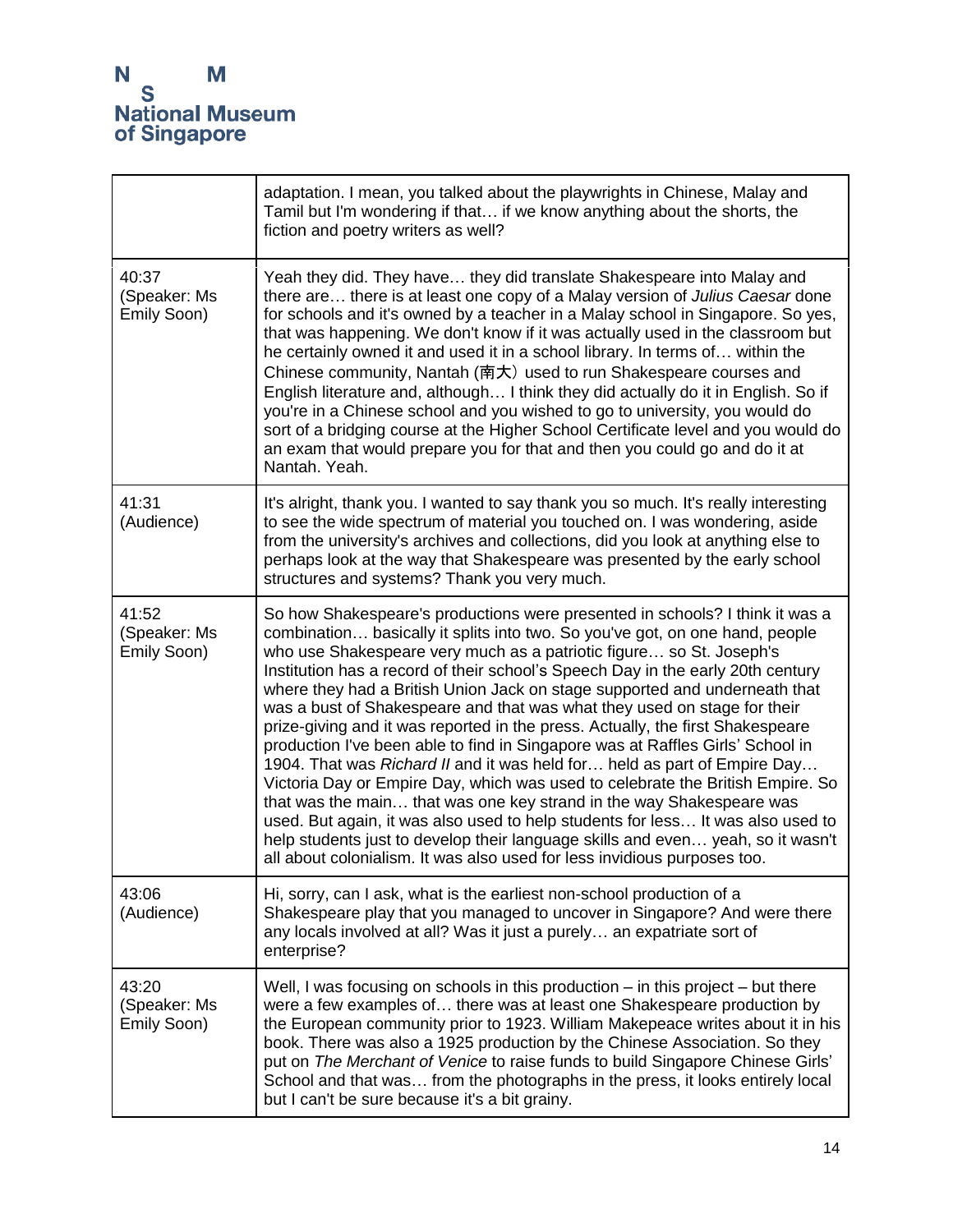| 44:06<br>(Audience)                  | Thanks for a great talk, Emily. Maybe I can frame my question by asking you to<br>reflect on the broader philosophy of education in the 75 years that you've<br>covered. 75 years is a long time and when did education become, as you're<br>saying, an indoctrination of empire, an instrument of colonisation and, in a way,<br>learning English itself as a tool of empire? And that itself is, as you said,<br>invidious. But at what point, right? Is it 1965 or before that, when education<br>itself became a tool for independence and nationalism and post-colonialism?<br>And what part did Shakespeare play in that writing and crafting a modern<br>national state because, I mean, the way you talked about Henry V right? Henry<br>V is a great case, whether it's a celebration of Empire, a celebration of the<br>English realm or if it's a critique of it, right? So were any of Shakespeare's plays<br>used for either a tool for colonialism or a tool for post-colonialism and<br>independence? Thanks.                                                                                                                                                                                                                                                                                                                                                                                                                                                                                                                                                                                                                                                                                       |
|--------------------------------------|--------------------------------------------------------------------------------------------------------------------------------------------------------------------------------------------------------------------------------------------------------------------------------------------------------------------------------------------------------------------------------------------------------------------------------------------------------------------------------------------------------------------------------------------------------------------------------------------------------------------------------------------------------------------------------------------------------------------------------------------------------------------------------------------------------------------------------------------------------------------------------------------------------------------------------------------------------------------------------------------------------------------------------------------------------------------------------------------------------------------------------------------------------------------------------------------------------------------------------------------------------------------------------------------------------------------------------------------------------------------------------------------------------------------------------------------------------------------------------------------------------------------------------------------------------------------------------------------------------------------------------------------------------------------------------------------------------------------|
| 45:34<br>(Speaker: Ms<br>Emily Soon) | In terms of what education is used for, I think the full history of education in<br>Singapore has yet to be written. Quite a lot of documents are still only recently<br>been declassified, but what I can say is that, I think there's a lot it was a lot<br>less pro-colonial than you might think, early on. So, for instance, already in the<br>1930s you can get so there's a very long-standing educator at [CHIJ] Katong<br>Convent, Mrs Marie Bong, who did a lot to teach in this country and her father<br>was named Mr Percival Frank Aroozoo. He's Eurasian and in the 1930s, he<br>used to he taught Outram School and what he would do is he would get his<br>students who were then primary school students to perform Shakespeare, to do<br>The Merchant of Venice, but because the students are mostly Chinese,<br>because Outram was near Chinatown, he would also invite them to perform<br>Chinese-themed plays. So he used Lady Precious Stream, for instance, and<br>when he could find nothing, he actually wrote his own plays. So he wrote an<br>entire play set in China for students to perform. And so, if you were a student of<br>Aroozoo's at that time, you would have quite a bicultural experience. You'd be<br>learning Shakespeare from him but you'd also be learning to take pride in Asia<br>and you'd be performing that on stage as well. So, I think, from much earlier on<br>than we currently might perhaps assume, educators were sort of subverting<br>colonialism – not in an obvious way; it's just in terms of things that they do in<br>class to give people multicultural experiences. Yeah. Sorry, I can't remember<br>the second part of your question. Okay. |
| 47:07<br>(Audience)                  | I have a question about The Merchant of Venice. You've mentioned it several<br>times. You said that the Chinese players said it just now and, in my personal<br>research, I actually found out that The Merchant of Venice was likely the first<br>Shakespeare [play] actually performed in China as well. I don't know whether<br>you have also come across that, but I'm wondering, do you have any insight<br>into why that play might have been chosen? You know, why was it seemed to<br>be particularly resonant in Singapore and in terms of I'm sure you've done a<br>tally of the various plays which are of Shakespeare plays which were done here<br>like what keeps coming up again? Like what do you think people were drawn<br>to in terms of, you know, his whole catalogue of plays? Thank you.                                                                                                                                                                                                                                                                                                                                                                                                                                                                                                                                                                                                                                                                                                                                                                                                                                                                                                    |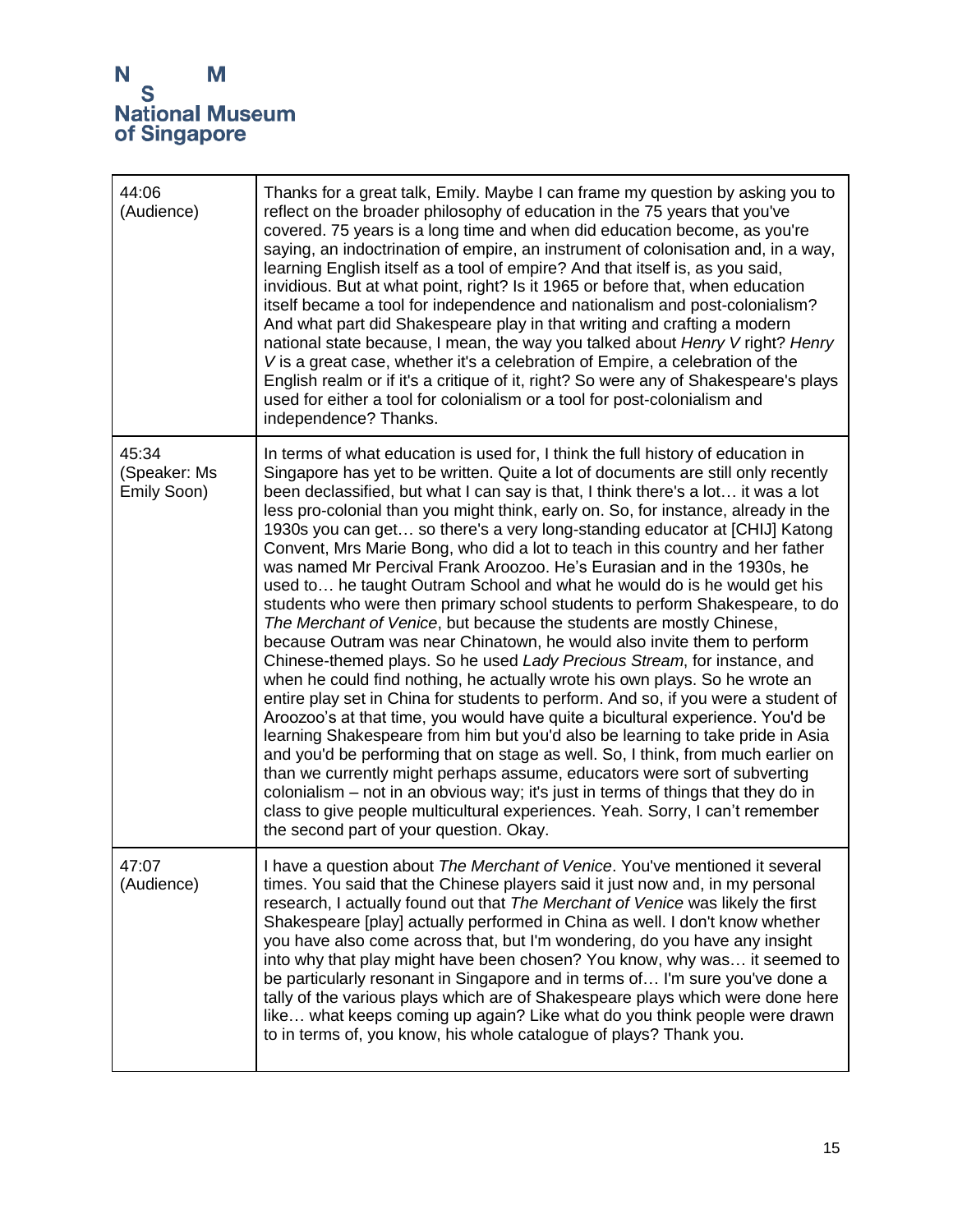| 47:48<br>(Speaker: Ms<br>Emily Soon) | On The Merchant of Venice, I think Alexander Huang has a lot of work on that<br>and in his book on Shakespeare in China, he talks about how he links it to<br>the role of the female lawyer because The Merchant of Venice has, you know,<br>as you know, Portia is the female lawyer and she's a very strong character and<br>so it's a figure for reformation and reform. And I think you can definitely see that<br>in the 1925 production by the Chinese Association here because they were<br>using it to raise funds for the Singapore Chinese Girls' School and you know<br>Peranakan culture traditionally does not accept women does not allow<br>women to go outside of the house. And so, Singapore Chinese Girls' School<br>was groundbreaking in allowing women to go out of the house. And I think that<br>performance helped to show because they actually used a female actress for<br>that production and that was unusual because, again, Straits Chinese men do<br>not usually allow their women to do things like that. So it was a groundbreaking<br>production and I think that that was used to advance female rights and to<br>become more progressive. In terms of what was picked up more in Singapore, I<br>think, to a large extent, it is driven by the exam board which is set across the<br>Empire, unfortunately. So you'll notice that the schools will repeatedly only<br>stage the play that was on the School Certificate exam that year. I think there's<br>one case in which the students at Raffles Institution wanted to do something<br>else one year but all the Secondary Four students protested so they had to<br>scale back and do the exam's. So I would like to say there's a thematic reason<br>but unfortunately I haven't been able to find one. |
|--------------------------------------|-----------------------------------------------------------------------------------------------------------------------------------------------------------------------------------------------------------------------------------------------------------------------------------------------------------------------------------------------------------------------------------------------------------------------------------------------------------------------------------------------------------------------------------------------------------------------------------------------------------------------------------------------------------------------------------------------------------------------------------------------------------------------------------------------------------------------------------------------------------------------------------------------------------------------------------------------------------------------------------------------------------------------------------------------------------------------------------------------------------------------------------------------------------------------------------------------------------------------------------------------------------------------------------------------------------------------------------------------------------------------------------------------------------------------------------------------------------------------------------------------------------------------------------------------------------------------------------------------------------------------------------------------------------------------------------------------------------------------------------------------------------------------------------------------------|
| 49:27<br>(Audience)                  | Can you say something about the standards of the performances over the<br>years?                                                                                                                                                                                                                                                                                                                                                                                                                                                                                                                                                                                                                                                                                                                                                                                                                                                                                                                                                                                                                                                                                                                                                                                                                                                                                                                                                                                                                                                                                                                                                                                                                                                                                                                    |
| 49:30<br>(Speaker: Ms<br>Emily Soon) | That's a very judgmental thing to say but I think, what I've seen they put in a<br>lot of effort and they really put, they really tried really hard to build quite creative<br>sets and backdrops and costumes. Beyond that, I would not like to comment.<br>However, if you do read the it's interesting that you mention that because [if]<br>you read the students' own writings, like you look at school newsletters, often<br>they're the harshest critics of themselves because if you read the national press<br>reports, the national press is always very kind to the students. They say that<br>these students did this, it was wonderful in these ways. Then you go and read<br>the school magazines and you read reviews by their fellow schoolmates and<br>they're often quite harsh and they say things like, "In this production, it was<br>terrible. I could see the students behind their desk, sticking their heads out.<br>Lady Macbeth wasn't serious. I didn't like it" and all that. So you get a very<br>different view if you look at what the students say about themselves and what<br>the national press says about them.                                                                                                                                                                                                                                                                                                                                                                                                                                                                                                                                                                                                                                                |
| 50:33<br>(Audience)                  | I presume there is no footage                                                                                                                                                                                                                                                                                                                                                                                                                                                                                                                                                                                                                                                                                                                                                                                                                                                                                                                                                                                                                                                                                                                                                                                                                                                                                                                                                                                                                                                                                                                                                                                                                                                                                                                                                                       |
| 50:34<br>(Speaker: Ms<br>Emily Soon) | Not as far as I've been able to find but there may be in private collections.                                                                                                                                                                                                                                                                                                                                                                                                                                                                                                                                                                                                                                                                                                                                                                                                                                                                                                                                                                                                                                                                                                                                                                                                                                                                                                                                                                                                                                                                                                                                                                                                                                                                                                                       |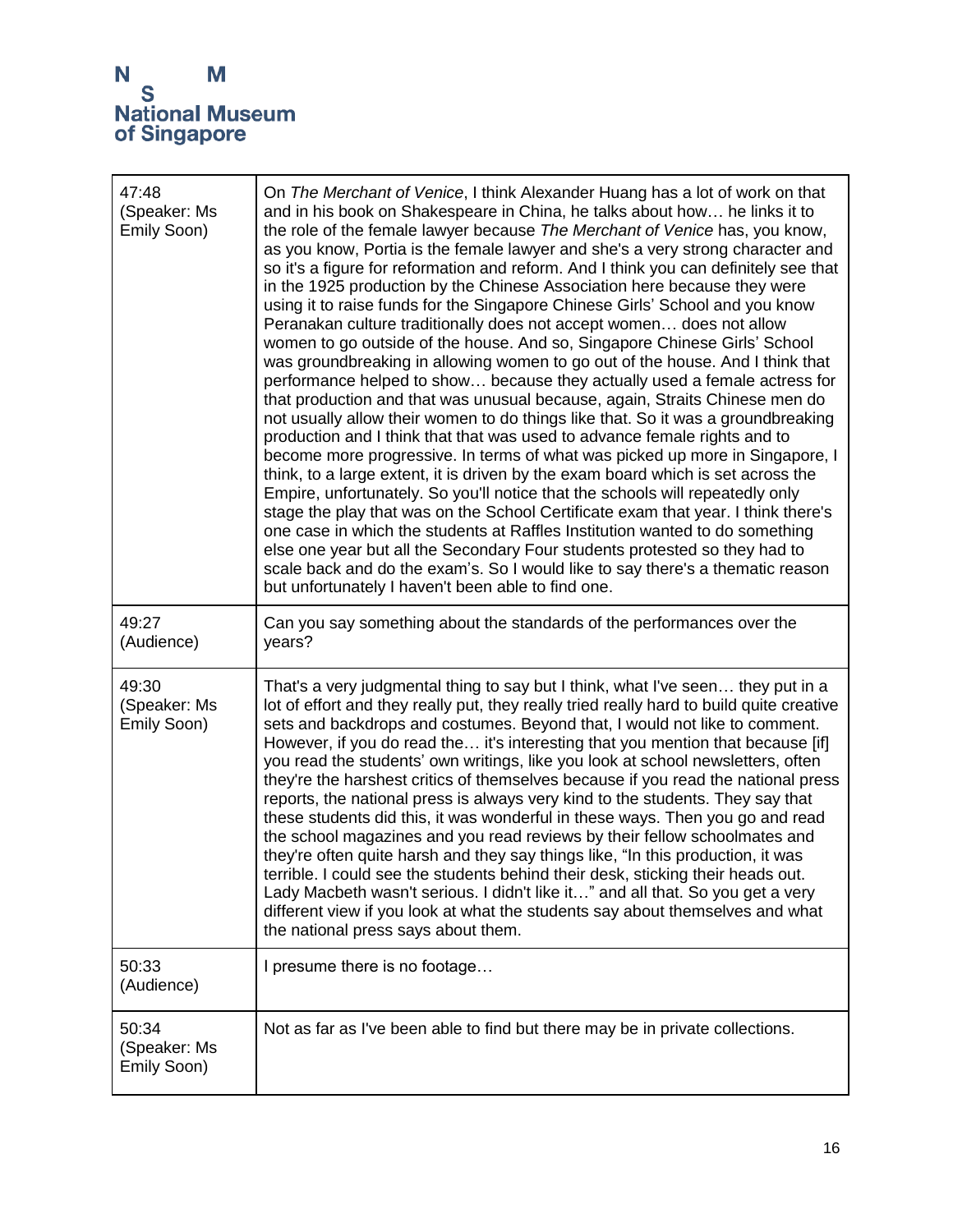| 50:42<br>(Audience)                  | My compliments on the excellent talk, Dr Soon. I really enjoyed it. Thank you. I<br>was just wondering, what prompted you or inspired you to choose the subject?                                                                                                                                                                                                                                                                                                                                                                                                                                                                                                                                                                                                                                                                                                                                                                                                                                                                                                                                                                                                                                                                                                                                                                                                                                                             |
|--------------------------------------|------------------------------------------------------------------------------------------------------------------------------------------------------------------------------------------------------------------------------------------------------------------------------------------------------------------------------------------------------------------------------------------------------------------------------------------------------------------------------------------------------------------------------------------------------------------------------------------------------------------------------------------------------------------------------------------------------------------------------------------------------------------------------------------------------------------------------------------------------------------------------------------------------------------------------------------------------------------------------------------------------------------------------------------------------------------------------------------------------------------------------------------------------------------------------------------------------------------------------------------------------------------------------------------------------------------------------------------------------------------------------------------------------------------------------|
| 50:50<br>(Speaker: Ms<br>Emily Soon) | Well, my PhD was in early modern literature and how Asians were represented<br>in there. So this is sort of the opposite. It's not Asia in early modern English Lit.,<br>it's early modern English Lit. in Asia. Yeah, so                                                                                                                                                                                                                                                                                                                                                                                                                                                                                                                                                                                                                                                                                                                                                                                                                                                                                                                                                                                                                                                                                                                                                                                                    |
| 51:19<br>(Audience)                  | Is there a reason why you stopped at 1975?                                                                                                                                                                                                                                                                                                                                                                                                                                                                                                                                                                                                                                                                                                                                                                                                                                                                                                                                                                                                                                                                                                                                                                                                                                                                                                                                                                                   |
| 51:21<br>(Speaker: Ms<br>Emily Soon) | Time, basically. Yeah. If it had been one year if it had been longer, there<br>would've been more time. But yeah. I think the museum's collection of books is<br>really rich in the colonial era. And it's been there hasn't been much work done<br>on the colonial materials so that was one reason why, for focusing on that<br>period.                                                                                                                                                                                                                                                                                                                                                                                                                                                                                                                                                                                                                                                                                                                                                                                                                                                                                                                                                                                                                                                                                    |
| 51:51<br>(Audience)                  | Hey Dr Soon, thank you so much for the talk. It was really interesting. As<br>somebody who studied English literature in this millennium, what do you call it?<br>This century I was really, really shocked to hear that Shakespeare was once<br>something that people studied to be employed. So I wonder if you could speak<br>a little bit more about that and, perhaps, maybe also why that has changed so<br>much where we are now?                                                                                                                                                                                                                                                                                                                                                                                                                                                                                                                                                                                                                                                                                                                                                                                                                                                                                                                                                                                     |
| 52:26<br>(Speaker: Ms<br>Emily Soon) | Yeah well, people also used to study Latin so if you wanted to be a medic<br>used to study Latin as well. So I think, basically, it comes down to the general<br>shift in education internationally. So initially, it was very strong, humanities<br>dominated. And the humanities remained the thing to study until roughly about<br>after World War Two. After World War Two, the sciences started to develop. So<br>I think it's a residual thing in that, because for the first half of 20th century,<br>everyone believed that to get ahead in life you needed to study the humanities.<br>That was how the job system was set up. And so all the recruitment was based<br>on that. Then, increasingly, after the war, when people started to believe that<br>sciences were more important, very, very slowly things started to change. But, I<br>think, also for recruiting international students from Singapore to go to overseas<br>universities, I think they were using English Literature, I would guess, as a<br>proxy for your standards of English language. So I would so I think when you<br>keep seeing that overseas scholarship things and it keeps saying if you're from<br>Singapore or Malaya you need to have a credit in English Lit., what they're<br>actually saying is we need to prove that you can manage in English. I would<br>guess, although I haven't found documentary evidence of that. |
| 53:56<br>(Audience)                  | I've actually got two questions. One, I've heard that the first time Shakespeare<br>was actually studied in the English curriculum was in India, as part of the<br>colonial education scheme, and I'm wondering if you could expand on that and<br>how it transfers to Singapore. And your description of "Omelette" was so<br>fascinating that I'd like to know more details about how other Shakespeare<br>plays were adapted for bangsawan.                                                                                                                                                                                                                                                                                                                                                                                                                                                                                                                                                                                                                                                                                                                                                                                                                                                                                                                                                                               |